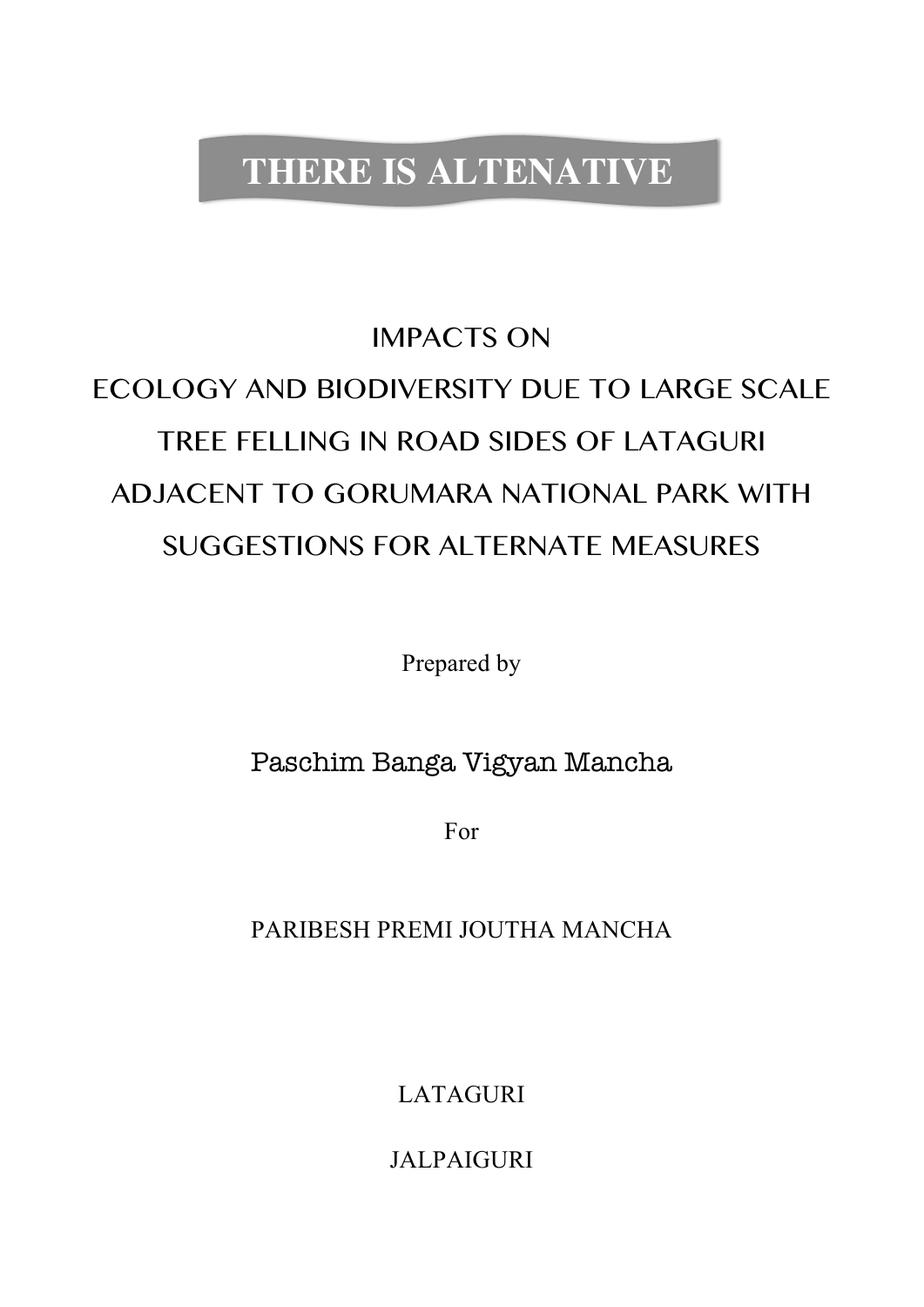# *Why Such Assessment is Necessary*

*This is unusual that an assessment of ecological damage caused to a National Park like GORUMARA is done by an organization, which is neither a project proponent nor a government agency concerned with any*  EIA Authority. It is felt need of the time to make an EIA of the *development activity of any kind whether it is a* '*Linear Project*' *or normal one. Gorumara National Park being a Reserve Forest with unique biodiversity within the Duars region of West Bengal deserves utmost care for*  implementation of a development project of any kind. But it is a matter of *great regret that about 550 trees have been slaughtered and some thousands have been marked to be slaughtered for making an over bridge about which the forest officials, the civil administration and even the public representatives pretend not to be aware of. At least no body is disclosing any thing so as to why this mass scale destructive action on environment is being organized without making any environmental impact assessment* (*EIA*)*, environmental management plan* (*EMP*) *and wildlife conservation and management plan* (*WCMP*) *for this national park, a habitat of a number of Schedule-I animals protected by our Forest Acts and Laws. This document*  is prepared with scientifically collected information from the field as well as *studies conducted by scientists, other stake holders like field workers and* people and organizations associated with awareness development. We are not *against any development activity but also strongly believe that an ecological alternative to any development project is possible to a great extent. We are to abide by a scientifically prepared EMP and WCMP in a National Park area like GORUMARA if we have to stick to the declared goal of sustainable and ecofriendly development of our country.*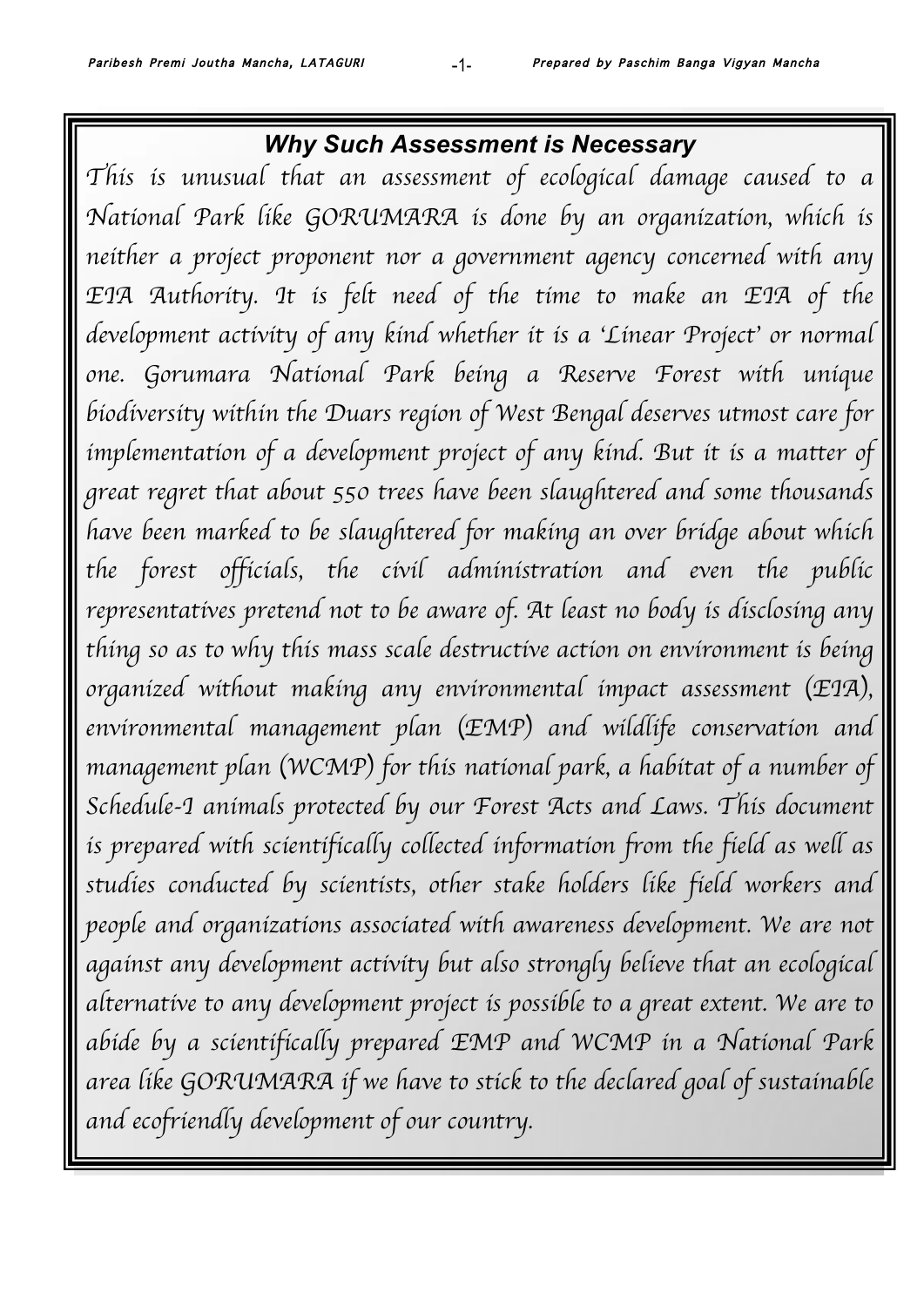#### CHAPTER-I

#### **PREAMBLE**

The uniqueness of the state of West Bengal is its highest degree of ecological diversity due to the gracious presence of Himalayas in the north, Chhotnagpur Plateau in the east and Bay of Bengal in the south. The Ganges crisscrosses it making the land fertile. Sub Himalayan region of the state is blessed with species rich forests of Duars with a range of Protected Area Networks (PAN). Gorumara National Park, Buxa Tiger Reserve, Chapramari Wildlife Sanctuary, Gorumara National Park, Neora Valley National Park and Jaldapara National Park.

The Gorumara National Park (GNP) in Duars, West Bengal, has emerged as one of the biodiversity enriched forest area in the region and in India as well. A Wild Life Sanctuary (WLS) since 1949 and a National Park (NP) since 1992, within an enclosure of merely 80  $km^2$ , is harboring a rich heritage of floral and faunal diversities, unaffected over years.

A letter<sup>1</sup> issued by the Divisional Forest Officer, Jalpaiguri Division to the Divisional Manager, Jalpaiguri Forest Corporation Division requests felling of trees on both the sides of the road from Lataguri to Chalsa, which is also a part of the GNP. It describes that the land is under the management of Public Works Department (PWD). This felling is being done for construction of an over-bridge in Bichabhanga on the periphery of Gorumara National Park in the district of Jalpaiguri, West Bengal, without obtaining necessary clearance under the Forest Conservation Act, 1980. As per the verdict of the Hon'ble Supreme Court in case of T. N. Godavaraman vs Union of India & Ors in 1997 a 'forest' should be defined as per broader definition, regardless of ownership mentioning the Forest Conservation Act (1980) which specifies that no state government or other authority may allow the use of any forest land for any non-forestry purpose without prior approval from the central government. The interim order of Hon'ble National Green Tribunal (Eastern Zone Bench, Kolkata) on  $13<sup>th</sup>$  April 2017 has also upheld this decision and emphasizes upon obtaining clearance as per 1980 Forest Conservation  $Act^2$ . In the view of the above the question arises how could a DFO, being a responsible Govt servant with the responsibility of conserving our forests, could sound the death knell for thousands of trees close to a National Park?

Though there is no record available in the public domain, it appears from the letter of DFO, Jalpaiguri Forest Division that construction of a over bridge will lead to widening of the exiting road for about a length of 2.5km. The width will be about 40m including the existing road. This could be understood from the marking of trees for felling on both the side of the road. It is apprehended that there will be increase in the traffic flow in near future (after converting this road to NH 717) disturbing the contiguity of wildlife habitat making it more vulnerable. Increase of traffic flow, particularly during night, will have a longstanding effect on faunal behavior of GNP as most of the long ranging animals move to Neora River in the western side of it. While discussing with Indra Paik of Bichabhanga Banabasti (Forest village), Dhiren Kora, a panchayet member and ground level staff of Forest Department (who do not want to divulge their identity) that GNP suffers from dearth water during dry season.

<sup>&</sup>lt;sup>1</sup> Memo No 528/28-37 dated  $7<sup>th</sup>$  March 2017, issued by the DFO, Jalpaiguri Forest Division, instructing the Divisional Manager, Jalpaiguri Forest Corporation Division felling of trees on both the sides of the road.

<sup>&</sup>lt;sup>2</sup> Writ Petition No. 11096(w)/2017 before The National Green Tribunal Eastern Zone Bench, Kolkata in Society For Protecting Ophiofauna & Animal Rights & Anr Vs State Of West Bengal & Ors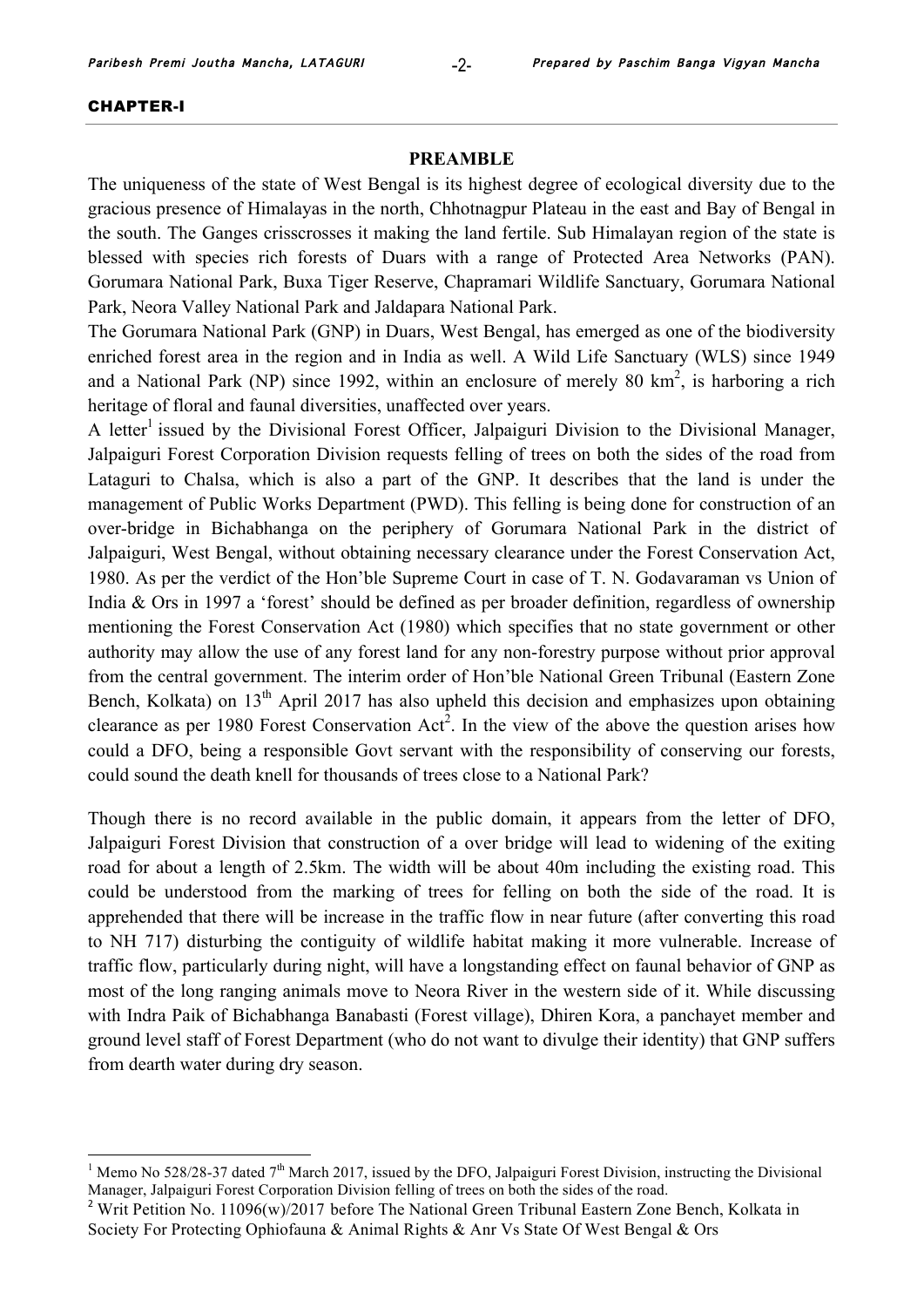1

As per EIA Notification (2006) the proposed project of constructing an over-bridge along with widening on both the sides in the existing National Highway 717 is a Category-A project and needs appraisal by MoEFCC. A matter of further importance is that this particular project adjacent to GNP has wildlife habitat/corridor in the proposed area of construction. Issuing Environmental Clearance to this project is the sole responsibility of MoEFCC. At Stage (III) of all Category-A project appraisal process Public Consultation is essential. Nothing of this kind has been done in this case.

Biodiversity conservation and forest management are now the major concern of all the responsible societies of the world. Pollution, global warming, emission from fossil fuel combustion, poverty and deforestation are the factors responsible for the destruction of our biodiversity and natural resources (Global Summit on Climate Change (Durban Summit, 2011- extending Kyoto Protocol till 2017, Kyoto 11th December, vide COP 7, 2001& Cancun Summit, COP 16, CMP 5, 2010). A number of measures have been undertaken by Government of India, with enactment of necessary laws and rules like 'The Environment (Protection) Act, 1986', 'The Forest (Conservation) Act/Rules, 1980/2003', 'The Wild Life (Protection) Act, 1972', to conserve our natural habitats.

In the guidelines for Green Highways  $Project<sup>3</sup>$  it is mentioned "It has been observed that in absence of any clear guidelines for transplantation of trees, transplantation activities have been kept to minimal. Often bigger or grown up trees are selected for transplantation and trees below 4 -5 years or lesser girth are felled. But due to lack of appropriate technology and equipments for transplantation, it often results in low survival rate of transplanted trees, whereas young trees can be manually transplanted. These can quickly adapt to new environment thereby have lesser chances of mortality. Hence, for all new highways projects trees of age 2 years and above shall also be considered for transplantation".

This study focuses on probable impacts on the ecological structure and functions as well as biodiversity as a whole, due to indiscriminate felling of trees on both the sides of the road passing through Lataguri, a small town in the district of Jalpaiguri, (from  $26^{\circ}$  43' 11.7" N and 88 $^{\circ}$  46' 07.43" E at an Alt -97m to  $26^{\circ}$  43' 50.55" N and 88 $^{\circ}$  46' 34.58" E, Alt- 96m). This road passes touching GNP in its eastern side from  $26^{\circ}44'$  47.36" N and  $88^{\circ}46'$  45.74" E to  $26^{\circ}47'$  40.84" N and  $88<sup>0</sup>$  47' 54.10" E with an average altitude of 101m. Though the national park area is in the eastern side of the road the western side of the corresponding to the stretch of GNP has a luxuriant forest cover with all the ecological characteristics of GNP.

<sup>&</sup>lt;sup>3</sup> Plantation, Transplantation, Beautification, Landscaping And Maintenance Activities Along National Highways, Green Highways for Sustainable Environment & Inclusive Growth Initiative towards fulfilling India's commitment for voluntary carbon emissions reduction of up to 35 % by 2030 - CoP 21 Summit, National Green Highways Mission National Highways Authority of India, Ministry of Road, Transport & Highways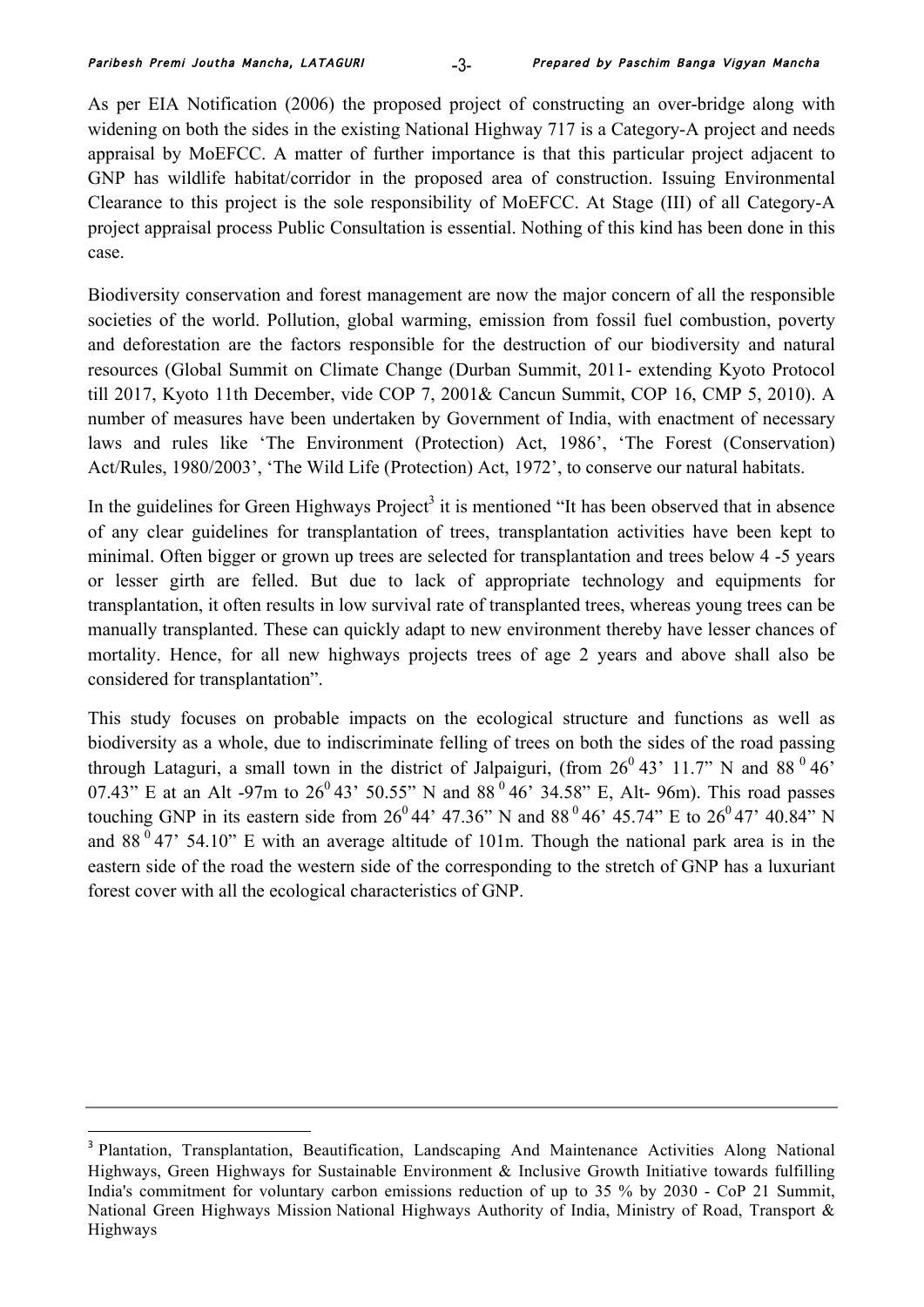#### CHAPTER - II

1

#### **LEGAL ASPECTS**

In case of any sort of non-forestry intervention within the forest areas of our country, Forest (Conservation) Act 1980 is the guiding Act and no office of the country can take a decision unless it abides by the clauses of the Act. In the historical judgment of Hon'ble Supreme Court of India in T.N. Godavarman Thirumulkpad vs Union Of India & Ors case it is stated that "The term "forest land", occurring in Section 2, will not only include "forest" as understood in the dictionary sense, but also any area recorded as forest in the Government record irrespective of the ownership. This is how it has to be understood for the purpose of Section 2 of the Act. The provisions enacted in the Forest Conservation Act, 1980 for the conservation of forests and the matters connected therewith must apply clearly to all forests so understood irrespective of the ownership or classification thereof."

Though felling of trees within and in the buffer area of a National Park is legally and ethically not desirable, trees have been felled indiscriminately by West Bengal Forest Development Corporation with permission of concerned territorial forest division i.e. DFO Jalpaiguri Division. In the plea of being acquired by The PWD of Govt. of West Bengal in the year 1921, it is claimed that no EIA and associated activities like Public Hearing etc. are required for such felling.

**F No. 11-47/2006 FC Dated 6th Oct. 2006, issued by MoEF (FC Division) Govt. of India<sup>4</sup>** as regards to "*Guidelines for preparation of projects-------- under the Forest Conservation Act 1980 for diversion of forest land for construction of roads passing through a number of Divisions/ Districts / States*" in point-4 states that a prior permission by the User Agency from National Board for Wildlife (NBWL) has to be obtained as per direction of Hon'ble Supreme Court in case of a road passing through National Park / Sanctuary. *It is to note that no such permission has been accorded in this case by either NHAI or Satate Govt.*

**Forest (Conservation) Act, 1980 (With Amendments made in 1988) and Forest (Conservation) Rules, 2003 (With Amendments made in 2004)5 in Chapter 2.1 state that if forest area is to be diverted for the project** (including notified roadside plantations) applications has to be submitted to the State Govt. State Govt. is required to recommend the case to the MoEFCC. The rule says that

- Up to 40 ha, after being processed by RO needs to be approved by MOEFCC, Delhi
- More than 40 ha has to be processed and approved by MOEFCC, Delhi.

All the road projects are considered in entirety. In the present case approximately 2500m length roadside forest has been either cleared or marked for clearing having a width of 40m (taking the present metaled road width to consideration). **Thus 2500m x 40m = 100,000 sq m i.e. 10ha forest is in the process of being cleared**. Therefore, it comes under second category. In this case the proposal for conversion after being processed by RO needs to be approved by MOEFCC, Delhi for Forest Clearance (FC).

Forest Clearance process involves submission of among other things

- i. Short narrative of the project Map showing required forest land, boundary of adjoining forests (1:50,000),
- ii. Undertaking to bear the costs of Compensatory Afforestation

 $^{4}$  F No. 11-47/2006 FC Dated 6<sup>th</sup> Oct. 2006, issued by MoEF (FC Division) Govt. of India.

<sup>&</sup>lt;sup>5</sup> HANDBOOK OF Forest (Conservation) Act, 1980 (With Amendments made in 1988) Forest (Conservation) Rules, 2003 (With Amendments made in 2004) Guidelines & Clarifications (Up to June,2004), GOVERNMENT OF INDIA Ministry of Environment & Forest, New Delhi, Dated 31 May, 2004.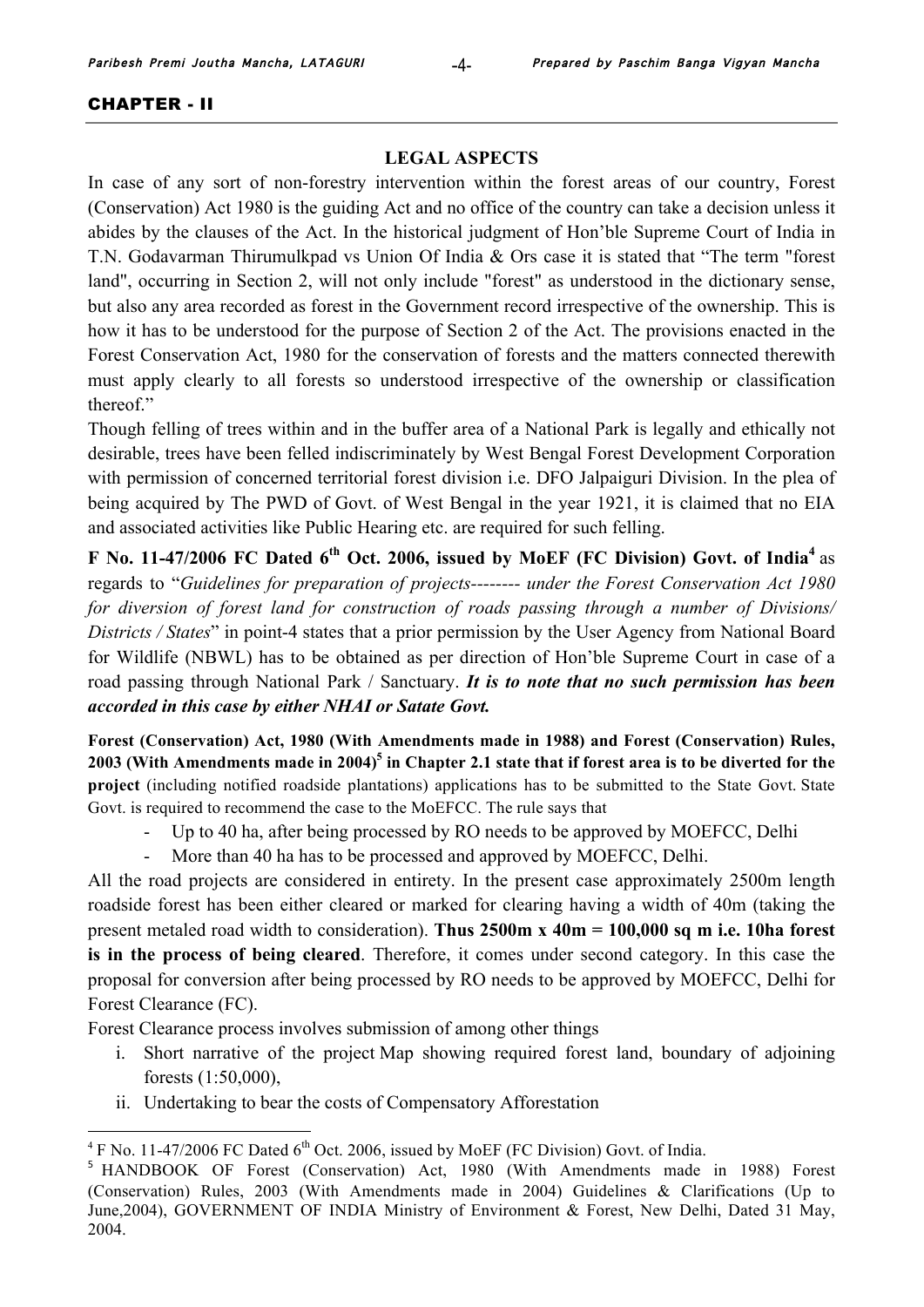iii. Differential Global Positioning System (DGPS) map of the area under diversion and of the areas identified for CA.

Forest clearance is a two-stage process.

First stage clearance involves in-principle approval for which the Conditions specified are

(i) Deposit Net Present Value of Forest (4.38 to 10.43 lakhs/ha)

- (ii) Deposition of Money for Compensatory Afforestation
- (iii) Plantation of at least double the number of trees felled

(iv) Submission of plan for afforestation

- (v) Providing land for land for afforestation
- (vi) Submission of Certificate of compliance under FRA (Forest Right Act)

It needs to be mentioned here that no activity like felling etc. is allowed within the forestland until final clearance is accorded.

The Second stage clearance can only be requested after fulfillment of stipulated conditions of the 1<sup>st</sup> stage. Documents required for final clearance are as follows.

(i) Proof of depositing amount for Compensatory Afforestation

(ii) Proof of depositing amount for Net Present Value (NPV)

(iii) Proof of depositing amount for meeting other conditions - roadside plantations, compensation for damage / dismantling of assets, etc.

(iv) Strip chart for roadside plantations

(v) Undertakings for compliance on other generic and specific conditions

(vi) Certificate from the District Collector(s) on settlement of all rights under the Forest Rights Act, 2006

The proposed project being on the wildlife corridor, 'Wildlife Clearance' is mandatory. For such a clearance the case has to be referred to the State Board of Wildlife (SBWL) and the National Board of Wildlife (NBWL) even for survey in wildlife area. In case of migratory corridors elsewhere, comments of Chief Wildlife Warden of the State is required.

In F. No. 11-306/2014 FC MoEFCC to Principal Secretaries (Forest) of all Sates and UTs a guideline for diversion of forest land for non-forest purposes has been spelt out even in case of linear projects like expansion of roads etc., Compensatory Afforestation, NPV, Wildlife Management Plan, plantation of dwarf species, plantation of medicinal plants etc are made mandatory. It is also mentioned that the State Govt. (West Bengal in this case) will seek and obtain from the Central Govt. final/formal approval under Forest (Conservation) Act 1980 for diversion of such forestland at the earliest.

In a Memo<sup>6</sup> dated 11<sup>th</sup> March 2015 Wildlife Division of MoEFCC for Wildlife Clearance with Forests and Environmental Clearance it is mentioned that "User Agencies (UA) are required to register themselves only once for submitting application for seeking Environmental, Forests and Wildlife Clearances. They can submit more than one EC, FC or WL applications with the single user-id and password. For example, if any UA desires to submit application for EC, FC and Wildlife Clearances (all three clearances), they are required to register once with the portal. There is no need to have three separate registrations.

- All linear projects and other proposals related with diversion of forestland from 0 to 40 ha. are forwarded to Regional Office.
- -

1

 $6$  F No. F 6-74 2012 WL (pt) Dated 11<sup>th</sup> March 2015 Issued by Wildlife Division, MoEFCC, Govt. of India, on Wildlife Clearance with Forests and Environmental Clearance.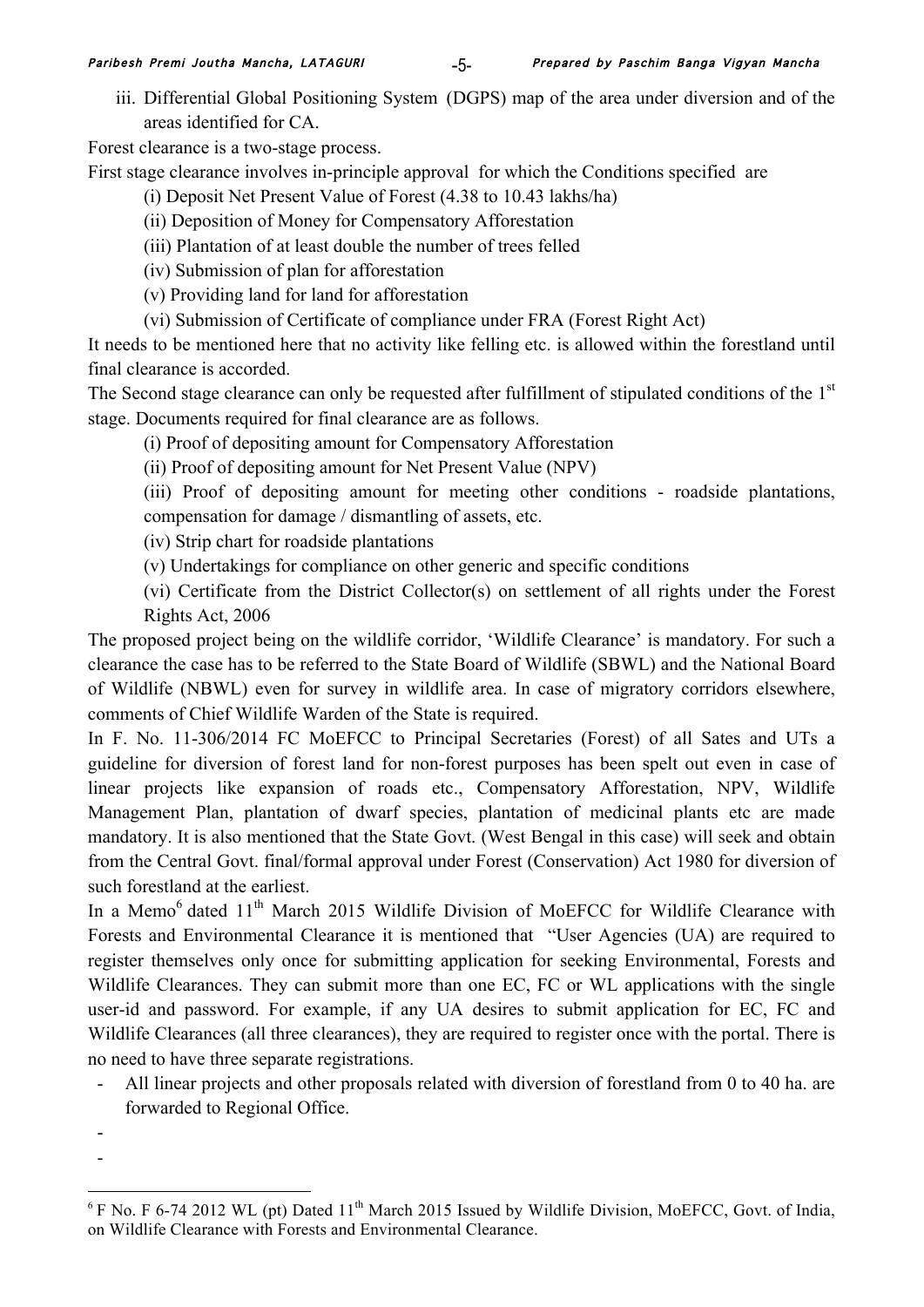- All proposals related with diversion of forestland for more than 40ha excluding linear projects are forwarded directly to Head Office, Delhi for the processing at Head Office (MoEFCC, Delhi)."

In a memo F. No. 11-353/2016-FC dated  $19<sup>th</sup>$  January 2017 by MoEFCC to Forest Department, Govt. of Haryana emphatically states, "an equivalent non-forest land has to be provided by the user agency for compensatory afforestation". This holds good for all the states and UTs of India as well. In the present case **NO FOREST CLEARANCE has been obtained** as per Acts, Notifications and

Memos stated above. There is also no point to consider that any concession is available in this case so that a Divisional Forest Officer can issue a direction to fell the trees in a Reserved Forest as important as a National Park.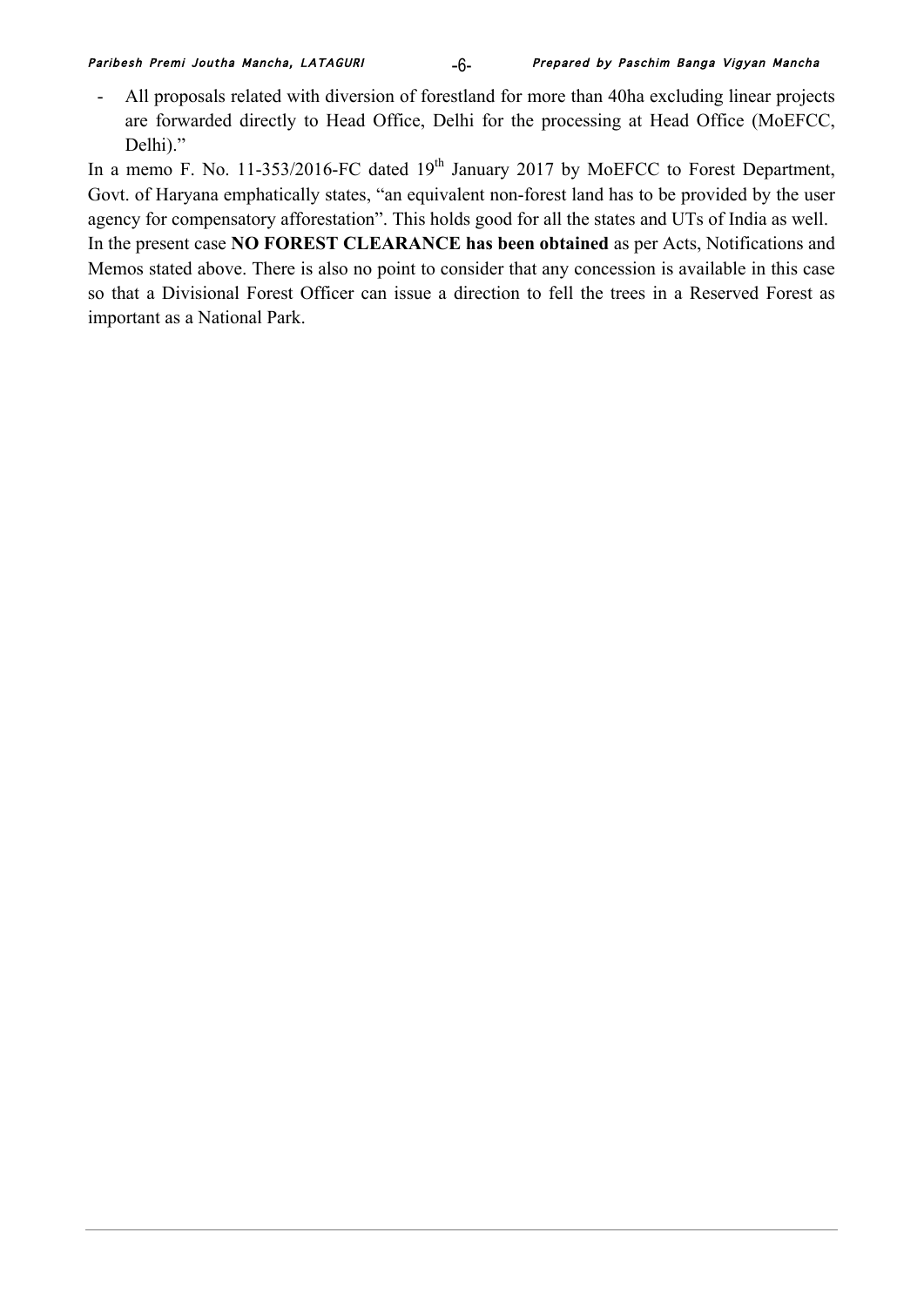#### CHAPTER - III

1

#### **THE STUDY SITE**

Lataguri is situated  $26^{\circ}$  43' 15.40" N and 88 $^{\circ}$  46' 05.98" E and is the entry point of Gorumara National Park (within 26°47'12.5" N to 26°43'25.6" N and longitude 88°52'4.2" E to 88°47'7.3" E). The total area of the National Park is 79.84 sq. km (Map  $- 1$ ). GNP belongs to the bio-geographical zone 7B-Lower Gangetic Plain [Rodgers & Panwar, 1988]<sup>7</sup>. This NP is located in the foothills of Eastern Himalayas known as Duars region and has rich biological diversity. GNP is well known as Riverine Rolling Flood Land Forests (RFF), Riverine Riparian Forests (RRF) & Sal Savannah Climax Forests (SCF) of eight major blocks of GNP (namely Dhupjhora, Gorumara, Jaldhaka, Medla Jhora, Neora, Murti, Shelkapara and Tondu). GNP can be designated as a biome, a combination of multiple ecosystems with diversified habitats.

The terrain of Gorumara National Park is differentiated into a distinct plateau and plain areas. The soil profile of the area is of alluvial and Bhabar formations. Average annual rainfall of the NP is more than 382cm but during March to May wild animals has to come out of the NP in search of water. The major economic activity of people of this locality revolves around tourism industry.

During the fieldwork two important animal species included in the Schedule-I were spotted. Elephant (*Elephas maximus*) was spotted at  $26^{\circ}$  45' 32.01" N and 88<sup> $\circ$ </sup> 47' 14.21" E and a King Cobra (*Ophiophagus hannah*) at  $26^{\circ}$  44' 07.75" N and  $88^{\circ}$  46' 36.10" E.

**1. Forest type:** The entire forest cover of Gorumara National Park comes under the North Indian Moist Tropical Forest (Champion & Seth, 1968)<sup>8</sup>. On the basis of the composition of the vegetation, the forest can be classified into four distinct types, Riverine forests - North Dry Deciduous Seral Sal Khair Sissoo Association (Tondu - 1, 2, 3,4a, 4b and Selkapara - Ib), Sal forests - Eastern Bhabar Sal and Eastern

Terai Sal (Gorumara, South Indong 1,2,3 and Bhogolmardi), Wet Mixed forests - Sub- Himalayan Secondary Wet Mixed Forests (Barahati - 1,3, Central - 1, Medlajhora - 1, Dhupjhora - Ib, 2 and Kakurjhora - 2) and Savannah Forests & Lower Alluvial Savannah - Sal Savannah (Jaldhaka - Ib and Dhupjhora - la,lb,lc) (Anonymous, 2007a)<sup>9</sup>. Gorumara National Park has only 10% (18.41 sq. km) of its total area covered by grassland. A study by Ghosh,  $2012^{10}$  of GNP as a whole shows that it has a total of 595 species of angiosperms, accounted for a very high Diversity Index value (Shannon's H') at 6.3864. The species equitability or evenness 0.92 to 0.96 showing complete evenness in the distribution of individuals (Simpson's E value being 0.01 to 0.05) depicting the fact that species are almost evenly distributed within the park. The Management Plan of GNP sates that the Forest Department could identify 326 plant species (tree species -158, herbs - 35, shrubs - 77, grasses - 32, climbers - 15 and

<sup>7</sup> Rodgers, W.A. and Panwar, H.S. 1988. *Planning a Wildlife Protected Area Network in India (Vol.* 1). FAO, Wildlife Institute of India. Dehradun. India.

<sup>8</sup> Champion, H.G. and Seth, S.K.1968. *Forest Types of India.* Government of India Publication, Delhi. 404 pp.

<sup>9</sup> Anonymous. 2007a. *Management Plan: Gorumara National Park* (2007-08 *to* 2017-18). Divisional Forest Officer, Wildlife Division II, Jalpaiguri, Wildlife Circle (North), Government of West Bengal. 281 pp.

<sup>&</sup>lt;sup>10</sup> Ghosh, S.B. Biodiversity and Wild Fodder of Gorumara National Park in West Bengal, India-Fodder Plants and Habitat of Gorumara National Park. Journal of Environment and Ecology. 2157-6092. 3 (1)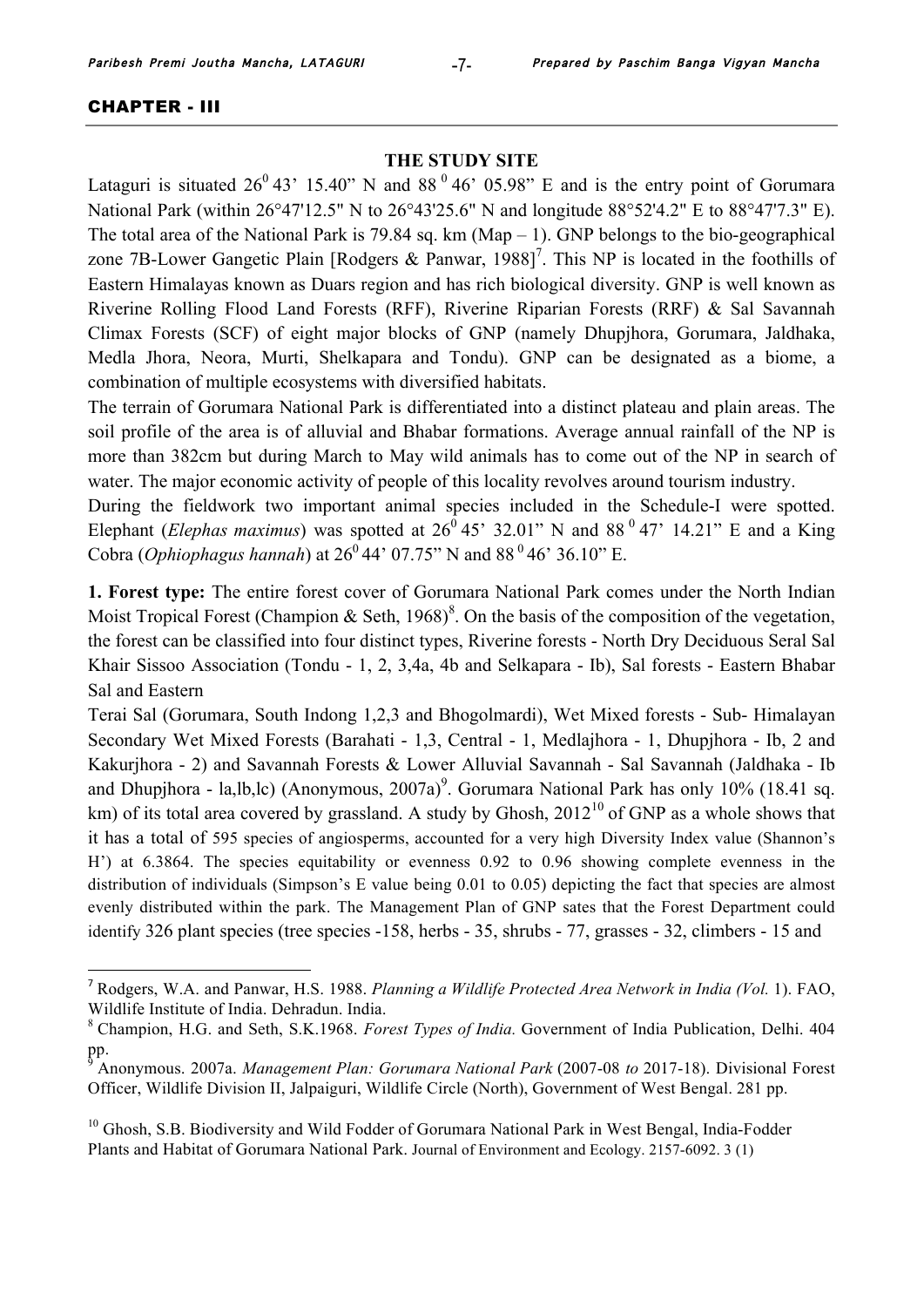orchids - 9). Also, sizeable area og GNP is covered with bamboo brakes (Anonymous, 2007a). The species, which are commonly found within the forest and having importance from the economical and ecological standpoint, is *Sal (Shorea robusta).* 

**2. Drainage:** The park is located on the bank of rivers Murti and Raidak and has vegetation of riverine grasslands along with savannah type woodlands. Murti, Jaldhaka and Indong pass through this GNP. Another river namely Neora passes close to the GNP in its western side.

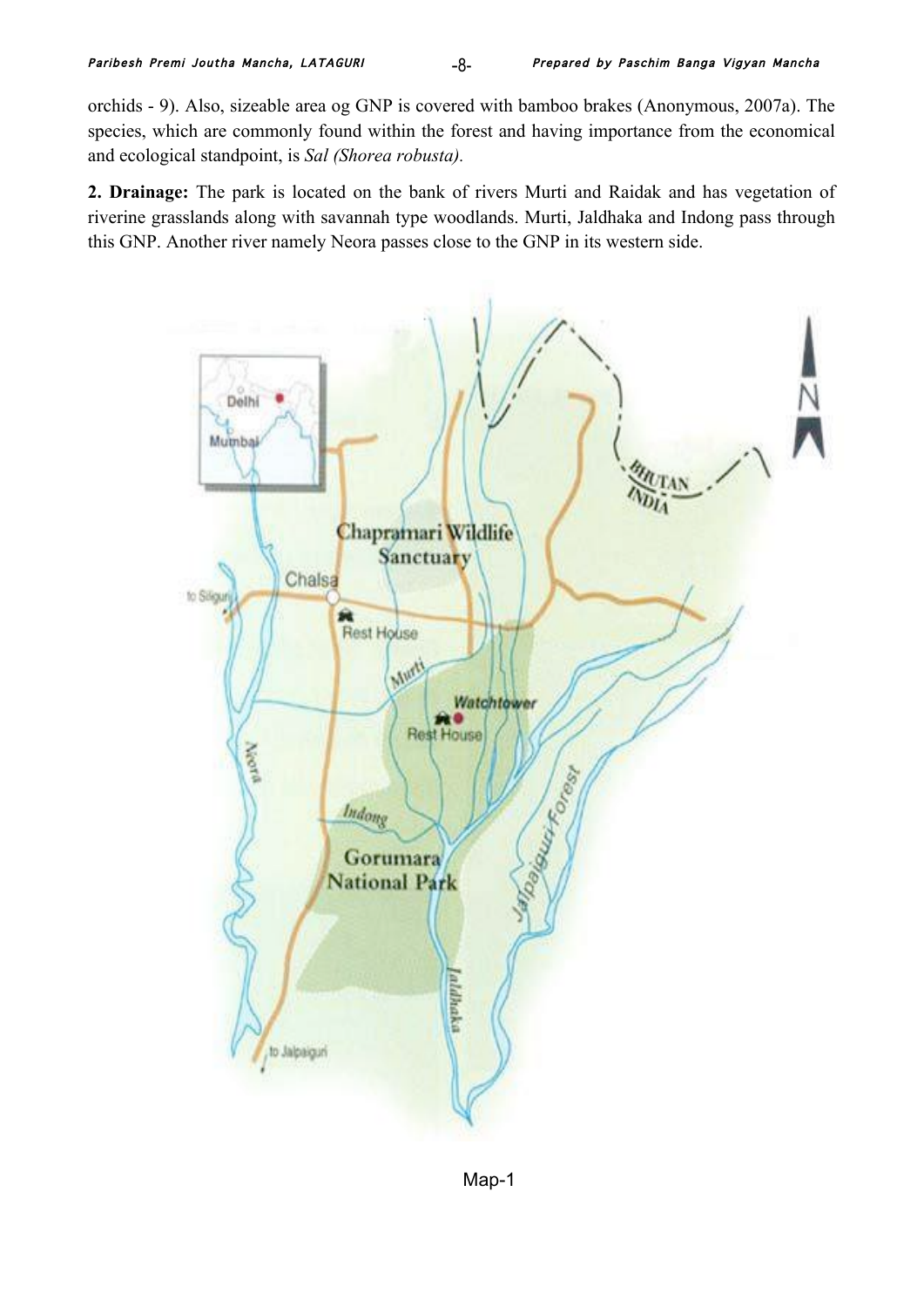#### CHAPTER - IV

#### **METHODOLOGY FOLLOWED**

The study of biodiversity in study area includes not only the study of flora and fauna w.r.t qualitative and /or quantitative enumeration and their sociological framework, but also the study of ecosystems and habitat characteristics of which they are part. The scope of the study covers all these factors along with impact identification and or prediction and conservation measures.

# **1. Field Study**

In the disturbed area (where tree has been felled) random samples were taken to study intensively various ecological parameters so as to understand the ecological structure and functions of the study area. Random samples were taken in the field on both the sides of the road. Geographical position of the sampled plots was noted with the help of a GARMIN eTrx10 GPS handset. No sample plots could be laid within GNP, as we did not have any permission to work within the protected area.

Besides random sampling a study of all available species on both sides of the road in line transect was done to record density and composition of herbaceous vegetation, shrubs and trees. The inventory of species has been prepared basing on the data collected from both the sides of the road within 30m in both eastern and western side of the road passing in south to north direction. One time data was collected in the month of May 2017 starting from  $26^{\circ}$  43' 15.40" N and 88<sup> $\circ$ </sup> 46' 05.98" E to  $26^{\circ}$  44' 47.36" N and 88 $^{\circ}$  46' 45.74" E.

Data for the inventory of plant species was also collected from the following points using quadrat method in the following coordinates which are not included within this line transects.

- Zero Bandh near Tundu village close to Jaldhaka river  $26^0$  46' 18.11"N and 88 0 52' 44.04" E,

- GNP entry point  $26^{\circ}$  47' 41.80" N and 88 0 47' 83.01" E,

- Neora river railway bridge (on the eastern side opposite to Saraswati forest village) 260 44' 37.70" N and  $88^{\circ}$  45' 37.00" E,

- Railway Crossing on the Baradighi road (Lataguri- Neora More- Baradighi- Caltex More-Malbazaar) which is proposed as an alternate route for making a traffic overpass at  $26^{\circ}$  46' 13.86" N and 88 0 44' 18.72" E.

- West of the Road - GNP touching Point with the road in South - (N)  $26^0 44' 47.36''$  and (E)  $88^0$  46' 45.74"

- West of the Road -GNP touching Point with the road in North - (N)  $26^047'$  40.84" and (E)  $88^0$  47' 54.10"

- East of the Road  $26^{\circ}$  47' 41.80" N and 88 $^{\circ}$  47' 83.01"E

- East of the Road - GNP Gate -  $26^{\circ}48'$  48.59" N and  $88^{\circ}47'$  52.79" E

#### **2. Secondary Information**

Various publications by noted authors who worked on vegetation as well as wildlife diversity of GNP have been studied and referred to get the following information regarding GNP and other reserve forest areas adjacent to it.

> a) Identification and listing of species of conservation significance (Rare, Endangered, Endemic and Threatened- REET species) in accordance with IUCN, WCMC, BSL ZSI, WPA 1972 and Birdlife international, secondary field data base, published flora & endemic species in the study area is done. Wildlife Protection Act, 1972 and its amendments were also referred to for lists of wildlife available in its Schedules.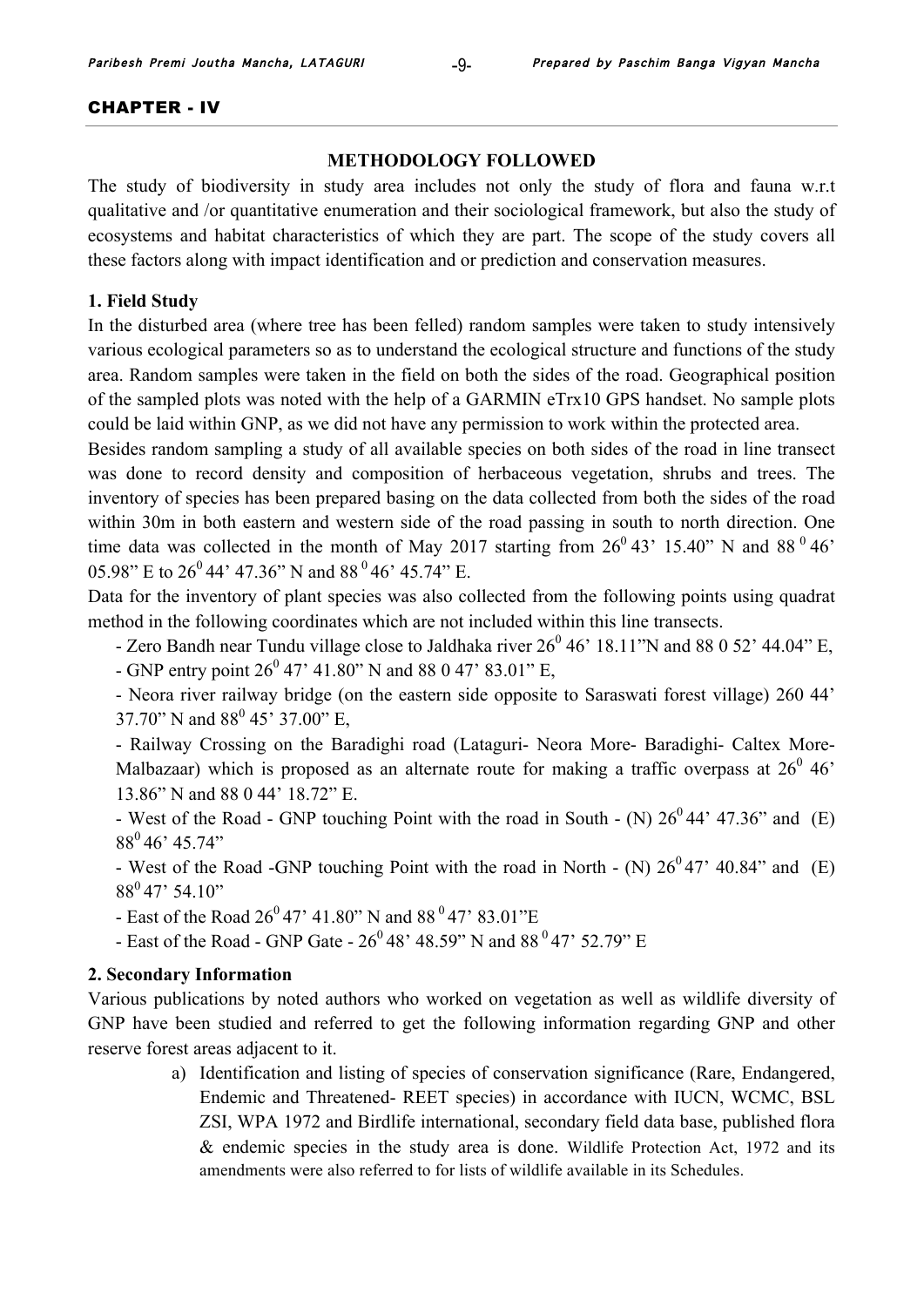- b) Prediction of present and future impacts on biodiversity as a whole and identification of conservation measures framed into conservation plan taking into consideration various legal measures, regulation, and guidelines like The Biological Diversity Act, 2002, Wildlife Protection Act, 1972, Forest Conservation Act, 1980 Rare and Endangered plants (red List of Plants BSI).
- c) GNP being an MPCA (Medicinal Plant Conservation Area) various species of medicinal plants are conserved *in-situ.* A study on ethnomedicinal importance was done and earlier studies by various authors are also referred to for understanding the structure of the ecosystem.
- d) Discussion on various aspects of wildlife movement and other day-to-day management activities was done with ground level staff of Forest Department and people residing in Bichabhanga Banabasti (Forest Village) to understand the level of disturbance.

Publications on similar other habitats and problems were also studied to address various issues connected with conservation and management.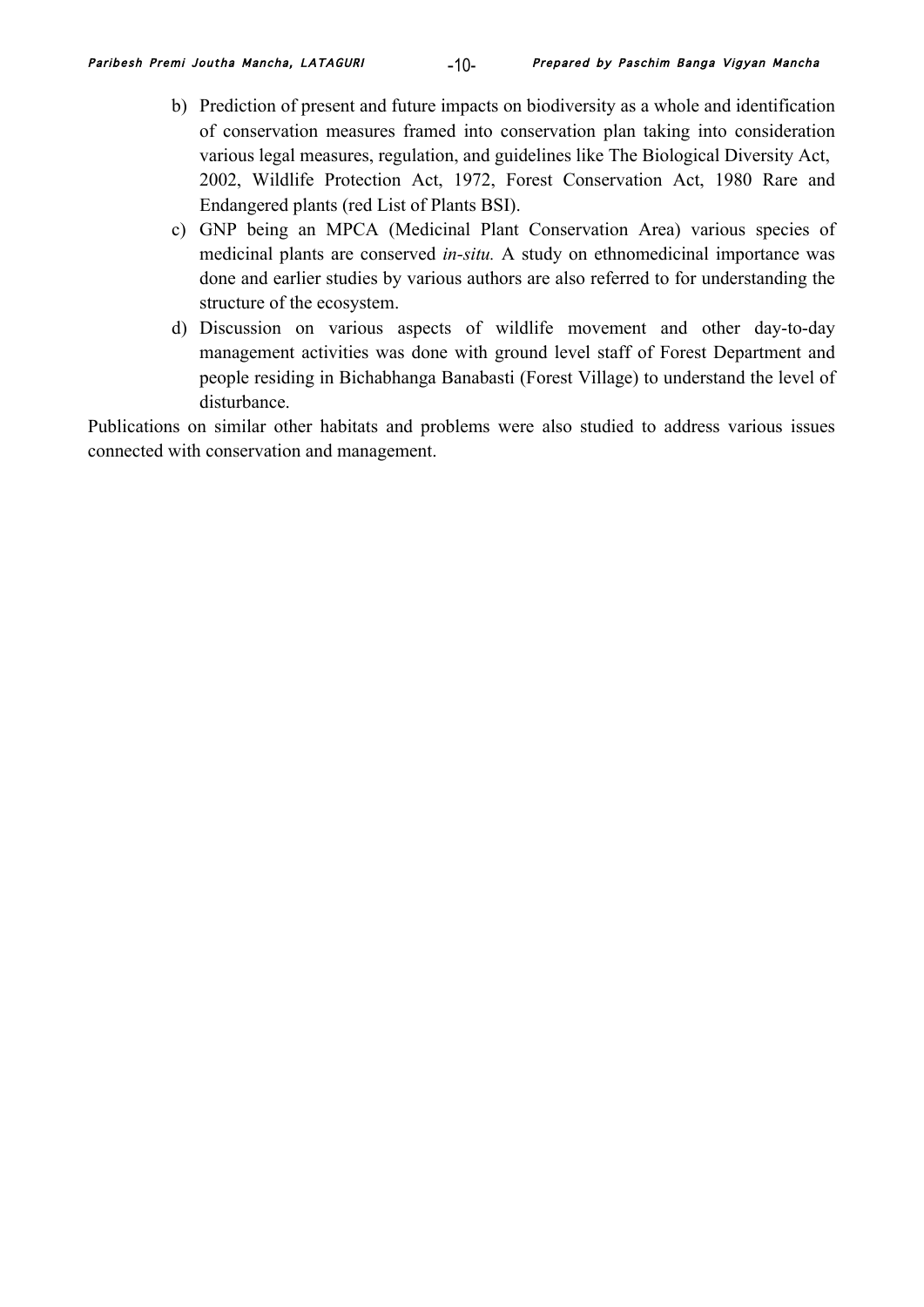#### CHAPTER - V

#### **FINDINGS**

### **1. Flora and Fauna**

The area falls in the Indomalaya eco-zone. Inside the park, the primary biomes corresponding to the eco-zone are:

- 1. Terai-Duars savanna and grasslands of the tropical and subtropical grasslands, savannas, and shrub lands biome
- 2. Lower Gangetic plains moist deciduous forests of the tropical and subtropical moist broadleaf forests biome

The entire forest tract of GNP comes under the North Indian moist tropical forest type in Champion & Seth's (1968) classification. The trees, which are commonly found within the forest and are highly important from the economic and ecological points of view includes sal (*Shorea robusta).* This species occurs here with its usual associates like Chilouni (*Schima wallichii), Chikrasi (Chukrasia tabularis),* Champa *(Magnolia champaca)* and Bahera (*Terminalia bellirica)*. The other important species, which are also commonly seen in GNP includes Jarul (*Lagerstroemia parviflora), Bangla badam (Terminalia mycriocarpa)*, *Duabanga grandiflora, Aglaia spectabilis*, *Aphanamixis polystachya, Bischofia javanica, Bombax ceiba, Acacia catechu,* Sisso *(Dalbergia sissoo)* and *Albizia spp.* etc. GNP area is surrounded by patches of plantations of Khair (*Acacia catechu)*, *Lagerstroemia perviflora*, bamboo (*Bambusa* spp.)*, (Amloki) Phyllanthus emblica*, Chalta (*Dillenia indica)* etc. A list of plant species identified during the study is attached in table-1A, Table 1B and Table 1C. In the study area 88 plant species could be identified out of which 56 species herbs and shrubs, 29 species of trees and 3 species of non-flowering plant species.

Gorumara is famous for Asiatic one horned Rhinoceros, Asian Elephant, Gour, Peacocks etc. It has approximately 48 species of mammals (carnivores and herbivores), approximately 193 species of birds, 22 species of reptiles including 7 species of turtles, 40 species of fishes and other macro and micro fauna (Anonymous, 2007a). This Protected Area is famous for one of the last small pockets in Eastern India, that harbours natural population of Greater One-horned Rhinoceros *(Rhinoceros unicornis),* along with other mega-herbivores like Asian Elephant *(Elephas maximus),* Gaur *(Bos gaurus)* and other Deer species.

#### **2. Endangered Species of GNP**

Destruction of their habitat over the years, has brought the rhinos to the brink of extinction. These animals are among the worlds' most endangered species. Rhinos of Jaldapara and Gorumara were not that much fortunate. Low population density led them to live a more or less solitary life. In addition to that, limited favourable green pastures and wallowing pools, made them a bit aggressive particularly in the driest months (Bhattacharya and Chakraborty2016).

Schedule-I wildlife mammalian species found in this region are (Mandal. S,  $2007<sup>11</sup>$ )

- i. Greater One-horned Rhinoceros *(Rhinoceros unicornis),*
- ii. Asian Elephant *(Elephas maximus),*
- iii. Gaur *(Bos gaurus)*

<sup>&</sup>lt;sup>11</sup> Mandal S, Wild Fauna of Gorumara National Park, Jalpaiguri, West Bengal. INTAS POLIVET, Vol 8 No.1: 257-261.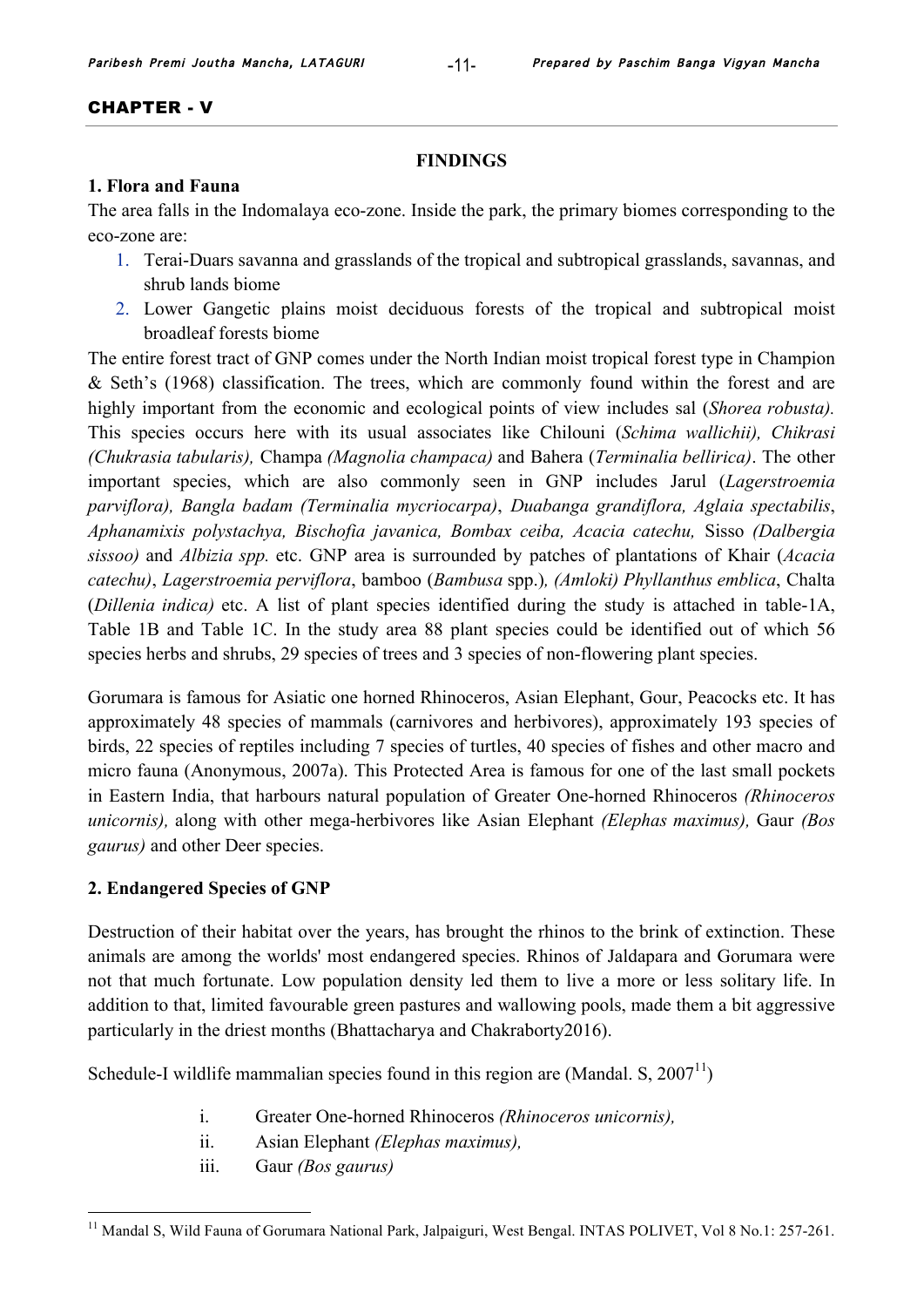- iv. Tiger (*Panthera tigris*)
- v. Leopard (*Panthera pardus*)
- vi. Malabar giant squirrel, (*Ratufa indica*)

Schedule-I Reptile species and also in IUCN vulnerable list

- i. Python (*Python reticulates*)
- ii. King Cobra (*Ophiophagus hannah)*

Dubey *et al.* 2015<sup>12</sup> reported 128 avifaunal taxa belonging to 49 families were recorded from Gorumara and Jaldapara National Park. The forest understory found to be the most preferred nesting niche for birds. Insectivores were most prominent feeding guilds. Bengal Florican (*Houbaropsis bengalensis*) Schedule-I Bird species and also critically endangered (IUCN Red Listed). The study also reports that heavy traffic flow of NH-31 (now NH 717) disturbs the natural environment of adjacent reserve.

Butter fly species like Bicolor Cupid (*Shijimia moorei*) and Malayan Nawab (*Charaxes moori*) are the species of butterflies placed in Schedule-I of the Wildlife Protection Act, 1972. A species namely Witch (*Araotes lapithis lapithis*) reported from this NP is also included in Schedule II of above Act. 314 of the butterflies were recorded initially as part of an inventory building exercise and published in the form of a book<sup>13</sup>.

# **3. Plants of Medicinal Value**

1

Earlier study done by Saha *et al*., 2013 has identified 127 species of medicinal plants, which are directly used by the local people. Of these, 36 are trees, 34 are shrubs and climbers and 57 are herbaceous plants<sup>14</sup>. During this study some of these species could also be identified. GNP being a declared Medicinal Plant Conservation Area (MPCA) there are lot of medicinal plants within it. But outside GNP, *i.e.* in the present study area there are six species of trees and 18 species of herbs and shrubs found to be available and are regularly used by local people. Table -2 gives a record of all such species as described by Saha *et al*. 2013. These species are both important for its conservation value and for the economic use value.

 $12$  S K Dubey, D Chakraborty, M Mitra, R Bhattacharya and A B Neogy. Avifaunal assemblages at Gorumara and Jaldapara National Parks in India with reference to habitat association and feeding guild. Asian Journal of Conservation Biology, 2015. Vol. 4 No. 2, pp. 151-160

<sup>&</sup>lt;sup>13</sup> Anonymous 2013. A Pictorial Guide: Butterflies of Gorumara National Park, Department of Forest, Govt of West Bengal.

<sup>14</sup> G. Saha, R. Biswas and A. P. Das Survey of medicinal plants in the Gorumara National Park, Jalpaiguri, West Bengal, India, *Pleione* 7(1): 127 - 137. 2013.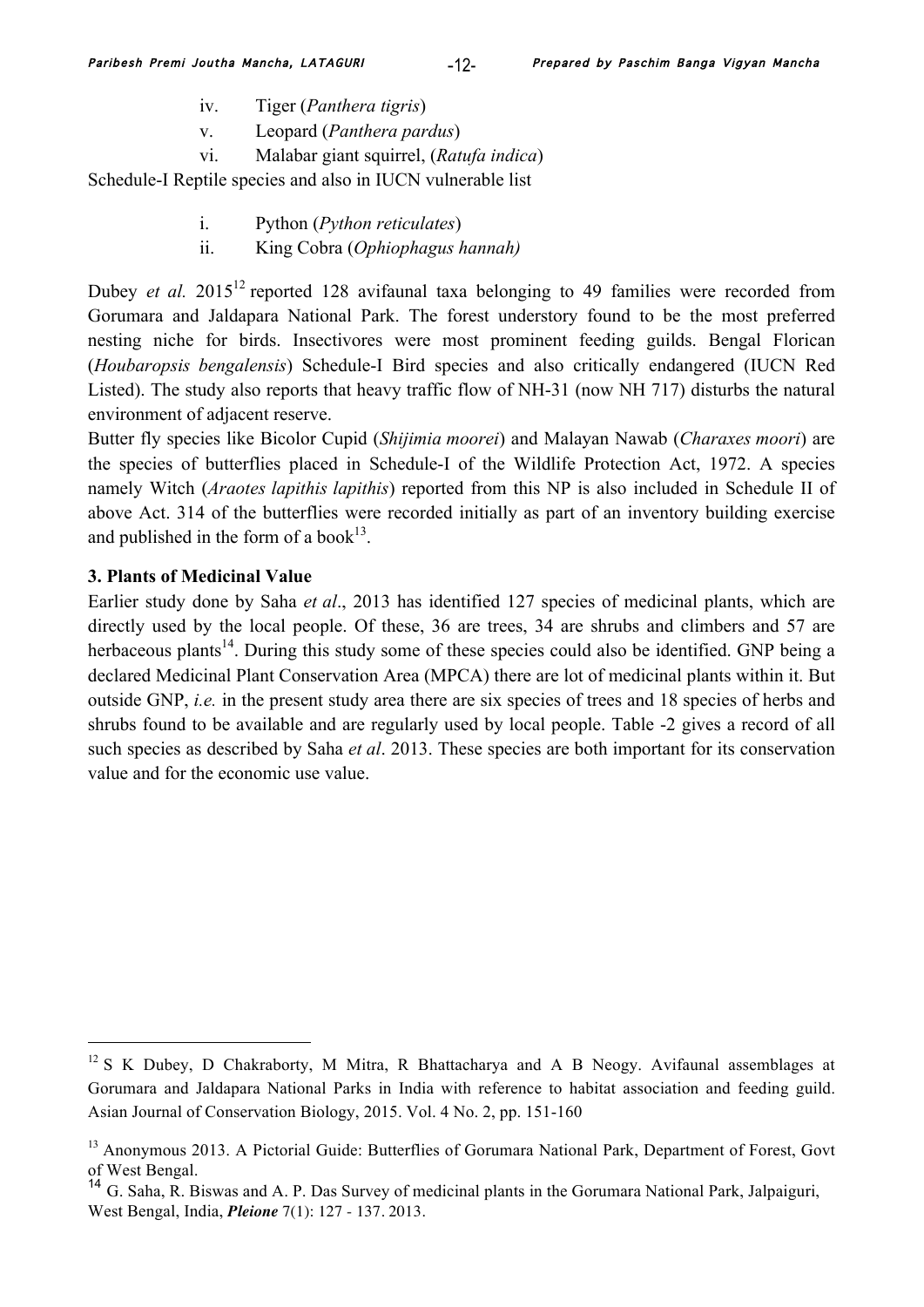#### CHAPTER - VI

1

# **CONSERVATION STATUS OF SOME PLANT SPECIES IN GNP**

As per the checklist of species available within GNP area following are the plant species, which are ecologically significant with proper status against them. The names in first brackets indicate local name and third brackets indicate conservation status of each species (Das *et al*.) 15. These are:

- *i. Ampelocissus barbata* of Vitaceae [EN]-Shrub
- *ii. Celastrus paniculatus* of Celastraceae [EN] Woody liana
- *iii. Cinnamomum bejolghota* of Lauraceae [VU] Tree
- *iv. Desmodium motorium* (Ban chandal) of Fabaceae [VU] -Shrub
- *v. Gynocardia odorata* (Chalmogra) of Flacourtiaceae [EN] Tree
- *vi. Gymnema sylvestre* (Gurmar) of Asclepiadaceae [VU] -Herb
- *vii. Helminthostachys zeylanica* (Ekbir) of Helminthostachyaceae [EN]-Peridophyte
- *viii. Lycopodium cernuum* (Nagbeli) of Lycopodiaceae [EN] -Pteridophyte
- *ix. Ophioglossum reticulatum* (Ektir) of Ophioglossaceae [EN] -Pteridophyte
- *x. Pericampylus glaucus* (Pipal Pati) of Menispermaceae [VU]- Woody climber
- *xi. Persea glaucescens* syn. *Machilus glaucescens* of Lauraceae [CR] -Tree
- *xii. Rauvolfia serpentina* (Sarpagandha) of Apocynaceae [EN] Shrub
- *xiii. Stereospermum colais* (Padri) of Bignoniaceae [VU] Tree

**\* Note:** NT-Near threatened, EN-Endangered, VU-Vulnerable, LC-Least Concern, CR-Critically endangered.

During the present study 6 (six) species of conservation importance are found in the study area. Out of the six one is a tree species (*Gynocardia odorata*) three shrub and herb species (*Rauvolfia serpentina, Gymnema sylvestre and Helminthostachys zeylanica)* and two Priridophytes (*Helminthostachys zeylanica* and *Lycopodium cernuum)* needs *in situ* conservation efforts. It needs to mentioned here with due importance that a quick study could identify these species outside GNP are and if a rigorous study is done there could be many more species of rare, endangered and threatened (RET) category even outside the GNP deserving *in situ* conservation.

<sup>&</sup>lt;sup>15</sup> D. Das, B. K. Pramanik and S. K. Mollay. A Model Classical Ecological Report on Vegetation dynamics in Gorumara National Park in West Bengal, India*Int. J. Phar. & Biomedi. Rese.* **2015**, 2 (2): 1-14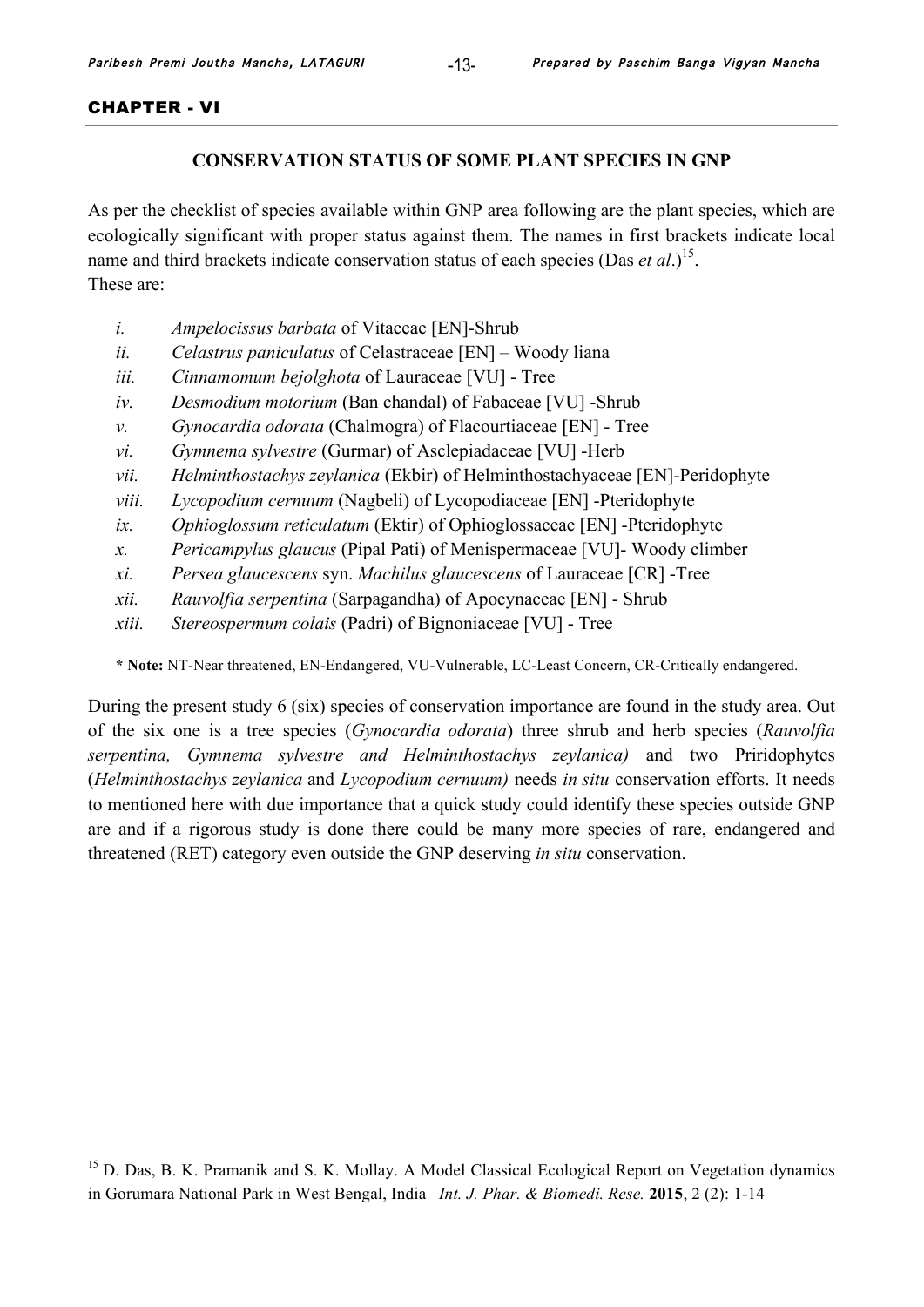#### CHAPTER - VII

#### **IMPACTS**

Large scale tree felling in the buffer zone of GNP is going to have a cascading effect on the ecosystems as well as species diversity of the National Park and on its buffer zone. It is apprehended that there will be huge adverse impact on wildlife habitat and their corridors, on the species structure of floral component and the functional interrelationship between its physical and biological components of the GNP. Therefore a review is needed to be undertaken in larger interest of ecology of the GNP and looming large threat of climate change. It is evident that the proposed over bridge on the railway track will enhance road traffic to a great extent. The present traffic load is hardly 300 vehicles/day as per a local study. Increased traffic flow will also have many adverse effects.

#### **Enrichment of Atmospheric Carbon**

Release of sequestered Carbon in the form of  $CO<sub>2</sub>$  to the atmosphere due to felling of trees has been huge. In the following steps contribution of  $CO<sub>2</sub>$  to the total GHG is calculated.

#### i) Biomass Estimation

1

Data obtained from the documents signed by the Beat Officer, Central Beat, Lataguri 551 (five hundred and fifty one) trees were felled or are marked to be felled within 3rd April 2017 to 7<sup>th</sup> April 2017. Girth at breast height (GBH) and height of the trees were measured and recorded by the Beat Officer, Central Beat of Lataguri, under Jalpaiguri Forest Division of the Forest Department (FD), Govt. of West Bengal. Total volume calculated by the FD from GBH and height of the trees felled and marked to be felled is  $322.721m<sup>3</sup>$  (cubic meters). In other words about  $323m<sup>3</sup>$  of timber has been removed/awaiting removal during the process of felling. The Beat Officer of FD must have used the 'volume table' for calculating the volume of the trees. In this case no attempt has been made to calculate volume using universally used General Volume Equation devised by Food and Agriculture Organization (FAO**<sup>16</sup>**).

General volume equations (GVEs), i.e. regression functions in volume, diameter and height are selected for each species. The GVEs are obtained from randomly selected tree data by applying multiple regression methods. The following regression equation is used in this case.

Formula used:  $V = a + bD^2H$ 

Where V = volume under bark  $(m<sup>3</sup>)$ , D = diameter at breast height (1.37 m) over bark (As obtained from the data prepared by the Forest Beat Officer stated above),  $H =$  height of tree (m), a is the intercept and b is regression coefficient. The best-fit regression equation is used to estimate the volume of trees.

**Note:-** This Biomass is only timber biomass which is otherwise known as above ground '**merchantable**' in the terms of International Timber Market. Total biomass removed due to felling include the following-

**Total biomass of a tree** = Above Ground 'merchantable'/timber biomass + Above ground non-merchantable biomass which include components such as removable barks, tree tops, branches, twigs, foliage, sometimes stumps) + below ground root biomass.

<sup>&</sup>lt;sup>16</sup> FAO Corporate Document Repository Chapter IV: Volume tables and equations: http://www.fao.org/documents/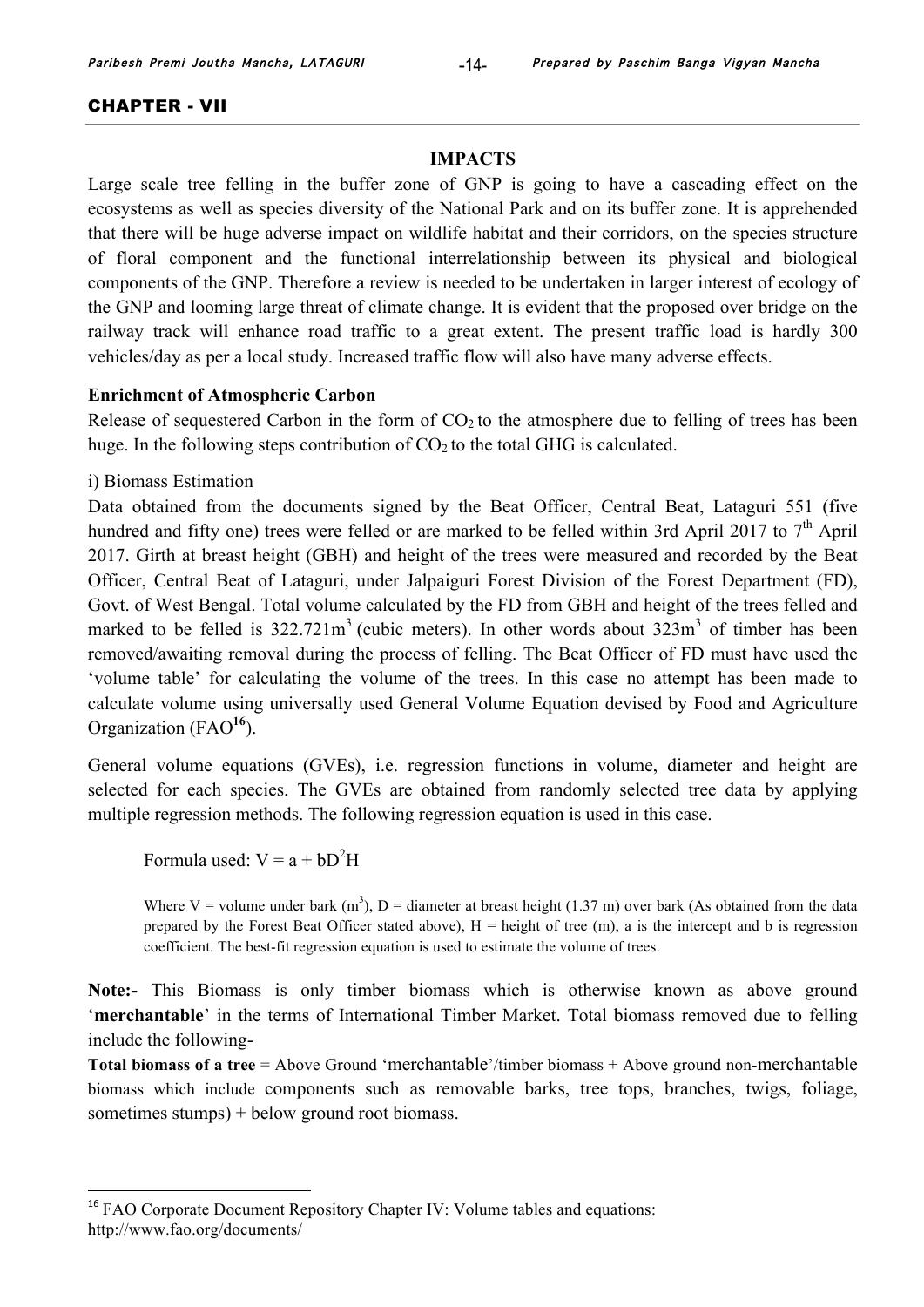a) Estimation of above ground 'merchantable' biomass.

This biomass is estimated using volume and specific gravity of *Schima wallichii* according to Richter and Dallwitz, 2000<sup>17</sup> as most of the trees felled are of this species. *Schima wallichii* is locally known as Chiloni/ Chillon/ Makri sal. Here specific gravity of *S. wallichii* is considered to be 6.85, the mid-value of the range stated by the author. The logic behind taking mid-value is that it can represent all the trees felled as there are trees of various girth classes and heights.

Merchantable/Aboveground Biomass (in tonnes) of the trees felled = Volume (in  $m<sup>3</sup>$ ) x specific gravity of *S. wallichhii i.e.*  $322.721 \text{m}^3 \times 6.85 \text{tonnes} = 2210.639 \text{ tonnes}$ 

This is only the above ground timber biomass of the trees felled as stated above.

b) Aboveground non- merchantable biomass: This biomass could not be calculated in the field directly. There is also no such acceptable formula available in India to get an idea of the biomass of the removable barks, tree top, leaves, twigs, non-commercial tree trunks and branches. Here a 'Calculator' used by 'Canada's National Forest Inventory' has been used for the category "Mixedwood Plains - Unidentified Hardwood - Treed Broadleaf – Dense Forest" (Websitehttps://nfi.nfis.org/en/biomass\_stand\_nonmerch) only to understand the probable ratio of this category to merchantable timber biomass.

The ratio is - 1.9: 0.9 i.e. Aboveground merchantable biomass: Aboveground non-merchantable biomass. Using this ratio the aboveground non-merchantable biomass in this case is 1047.145 tonnes (0.9/1.9 x 2210.639)

c) Belowground /root biomass: The root system weighs 24% (IPCC Guidelines for National Greenhouse Gas Inventories, Volume 4) for tropical moist deciduous forests as much as the above-ground weight of the tree.

Therefore the root biomass is 2210.639 tonnes x 0.24= 530.554 tonnes.

Biomass of aboveground non-merchantable components and root system is going to be decomposed / burnt as fuel wood from the day of felling.

This immediately decomposable/fuel wood biomass is 1047.145tonnes+530.554 tonnes = 1577.699 tonnes i.e. this is about 42% of the total biomass which is a significant amount.

Therefore the total biomass = Merchantable/Aboveground Biomass + Root biomass + Aboveground nonmerchantable biomass i.e.  $2210.639 + 530.554 + 1047.145 = 3788.338$  tonnes is the biomass of the 551 trees felled/about to be felled.

# ii) Estimation of Carbon stored in the felled trees

<u>.</u>

Estimation of carbon stored or in other words supposed carbon loss due to wood removal is done following 2006 IPCC Guidelines for National Greenhouse Gas Inventories (Volume 4: Agriculture, Forestry and Other Land Use<sup>18</sup>) in Tropical and Subtropical forests. The conversion factor for converting biomass to carbon is 0.49.

Therefore the amount carbon emitted / going to be emitted due to this large scale felling is -

3788.338tonnes x 0.49 = 1856.286 tonnes of Carbon

 $17$  H. G. Richter and M. J. Dallwitz (2000 onwards). 'Commercial timbers: descriptions, illustrations, identification, and information retrieval.' In English, French, German, and Spanish. Version: 4th May 2000. http://biodiversity.uno.edu/delta/.<br><sup>18</sup> 2006 IPCC Guidelines for National Greenhouse Gas Inventories, Volume 4: Agriculture, Forestry and Other

Land Use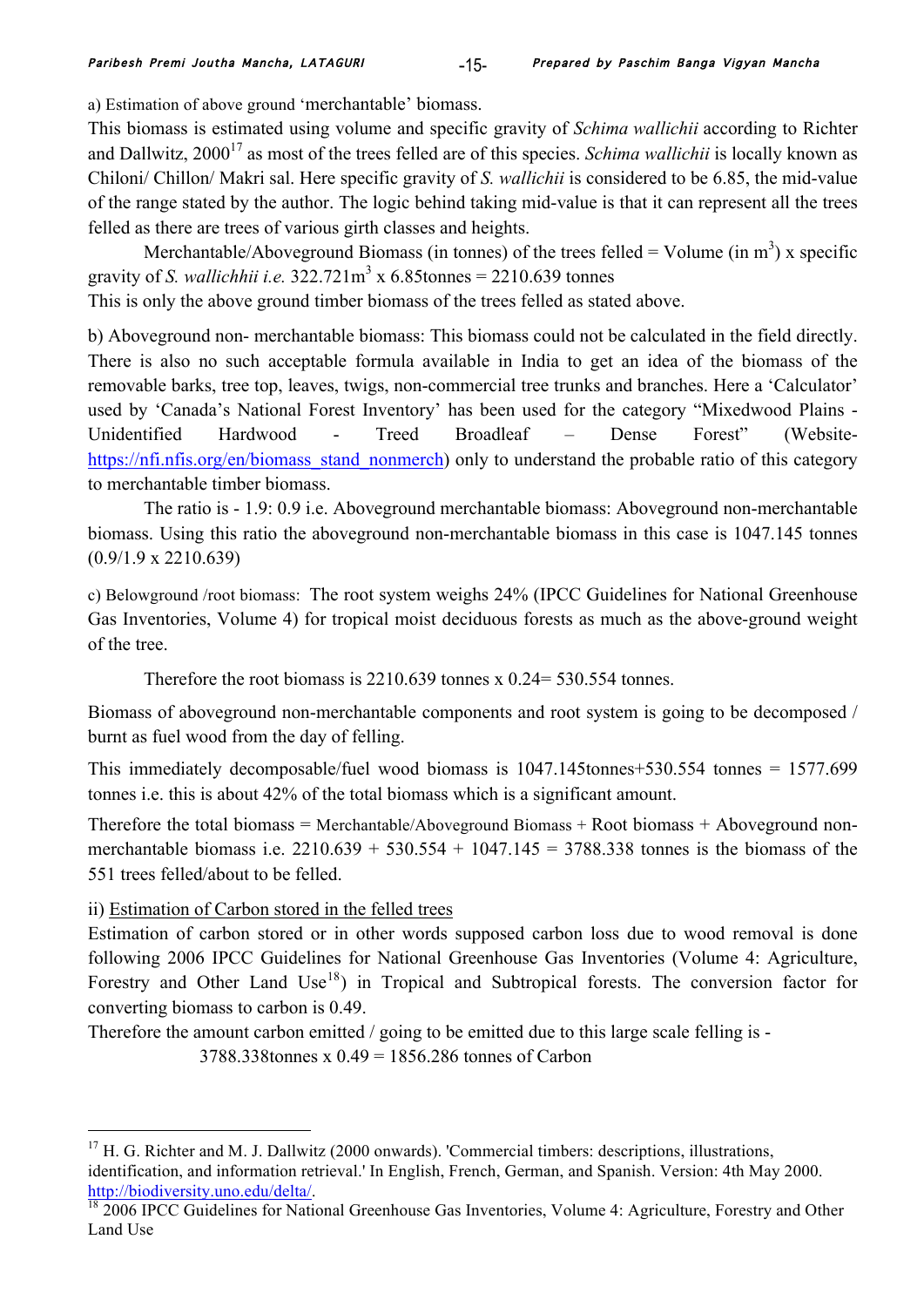iii) Calculation of Carbon Dioxide sequestered in the felled trees

Determination of the weight of carbon dioxide sequestered in the felled trees during the period of their existence is calculated by multiplying the weight of carbon in the tree by  $3.67^{19}$ .

1856.286 tonnes carbon x  $3.67 = 6812.568$ tonnes of CO<sub>2</sub>

The calculations depict that almost  $7000$  tonnes of  $CO<sub>2</sub>$  has been/going to be unleashed to the atmosphere in spite of the fact that there were alternate ways to. This  $CO<sub>2</sub>$  is going to add to the pool of GHG that is already present in the atmosphere.

For the sake of argument if it is accepted that the timber part (merchantable biomass) is not going to be decomposed immediately then the immediately decomposable part is going to release 2861.278tonnes of  $CO<sub>2</sub>$ 

# **Impact on Plant Species Diversity**

When land is cleared for roads, it often facilitates the spread of invasive species. The area along the road also provides an ideal habitat for invasive species like *Lantana camara, Eupatorium odoratum,* which are already becoming threat to GNP. Roads can facilitate invasions because these plants face less competition from plants in a newly cleared area. Among the flowering plants, *Eupatorium odoratum, Lantana camara, Mikania indica* and *Ageratum conyzoides* exhibited aggressive invasions in this forest area. A study by Pickering and  $Hill<sup>20</sup>$  states that initial physical disturbance from the construction of the road, vehicular traffic and regular maintenance of the road and right-of-way cause recurring physical disturbance that may benefit introduced species.

Generally impact of rainfall is more intense on the edge of the road than in the interior forest, which can cause more damage to the saplings near the road. Dispersal of seeds and other propagules are heavily disturbed in the wide roads ultimately leading to isolation and reduced viability of the affected vegetation on both the sides of the road.

# **Habitat Loss and Fragmentation**

As such a road dissect contiguous habitat patches resulting in higher edge-to-interior ratios. This causes increased disturbance to long ranging animals like elephants, Gaur, Rhinos etc. Fragmentation of habitat has caused substantial decline in amphibian population worldwide during the last century (Stuart et al, 2004). The present road passing through Garumara has envisaged number of road-kills of ophifauna in the past. Further widening and making this road will aggravate the problem.

In Gorumara, it is specifically mentioned by the field level forest staff and so also by the villagers that during late winter and summer water scarcity compels long-ranging animals to move westwards to Neora river in search of water. The existing road is a hurdle and therefore many road kills and confrontations have been recorded. One such artificial water source made at GARAPI is now facing problem of existence due to lack of management. The proposed alternate route (Annexure II) being west to GNP will minimize this confrontation and road kills.

Due to road widening, population of arboreal animals such as rhesus monkeys may be fragmented into small sub-populations. The fragmented subpopulations suffer due to inbreeding depression, loss of genetic variability and finally to local population extinction. A study of similar type has established the adverse impact of road widening in Namdapha National Park (Murali Krishna *et al.* 2013)<sup>21</sup>.

<sup>&</sup>lt;sup>19</sup> http://www.ncsec.org/cadre2/team18\_2/students/helpCalcCO2.htm

<sup>&</sup>lt;sup>20</sup> Pickering C, Hill W. Roadside weeds of the snowy mountains, Australia. Mt Res Dev 2007;27:359–67

<sup>&</sup>lt;sup>21</sup> Murali Krishna. C, A. Kumar, P C Ray, K. Sarma, A. Devi and M.L. Khan Impact of road widening on wildlife in Namdapha National Park, Arunachal Pradesh, India: a conservation issue. *Asian Journal of Conservation Biology*, July 2013. Vol. 2 No. 1, pp. 76–78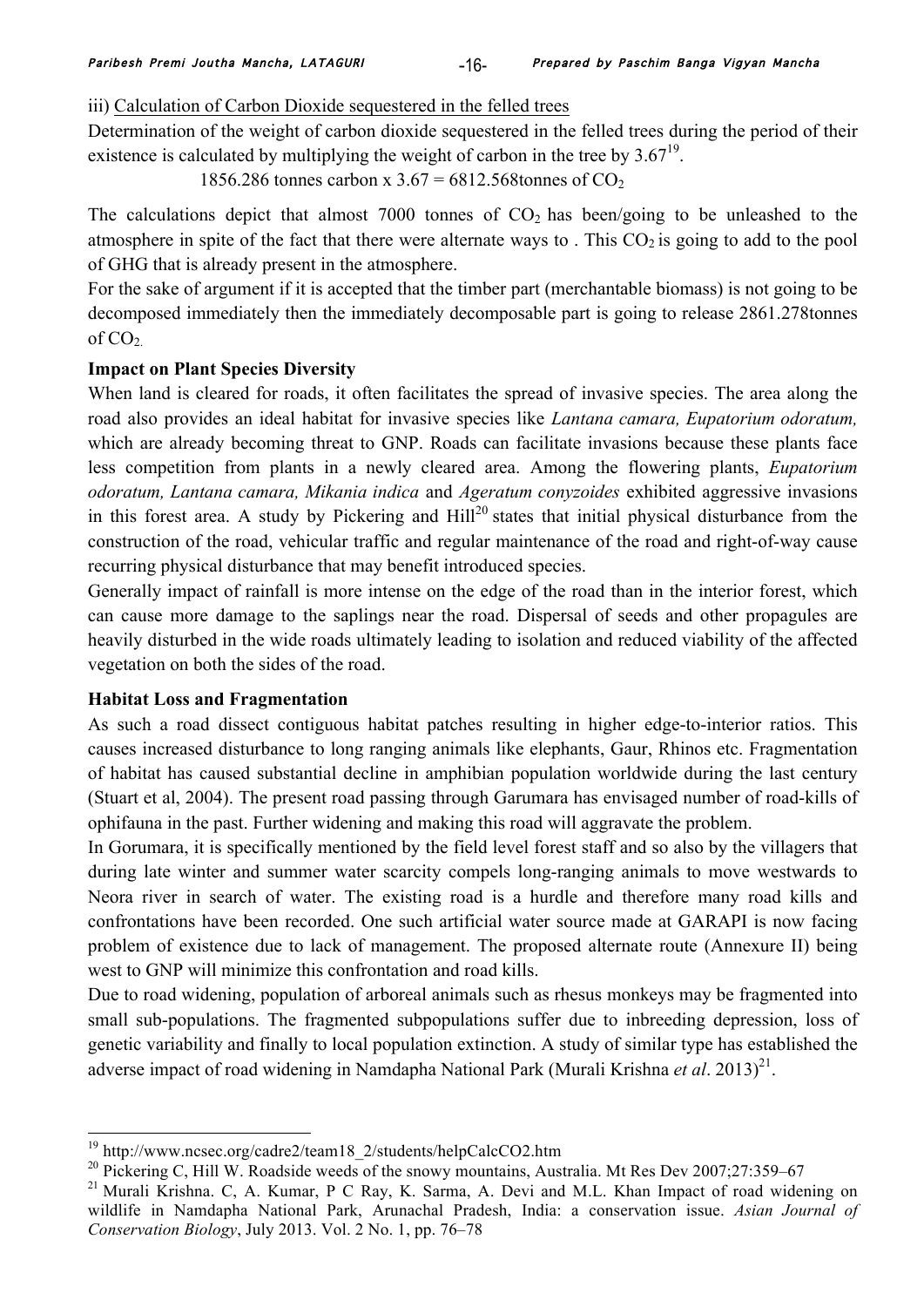## **Increase in Road kill**

Road mortality is one factor, which is potentially important in declining populations of amphibians and reptiles' worldwide (Fahrig,  $1995)^{22}$  such studies are given very less importance. Several studies have quantified road kills of many different taxa, e.g. toads, birds, mammals, amphibians, and reptiles, butterflies, snakes, mammals, birds and reptiles (Drews,  $1995$ )<sup>23</sup>, deer and other ungulates (Groot Bruinderink and Hazebroek,  $1996)^{24}$ .

When a road crosses through an animal's preferred habitat, the chances increase for road mortality. Widening of road due to construction of fly-over within the vicinity of the GNP will enhance probability of road kill of some animal species, as they have to cross a wider road. Risk of mortality as they cause animals to spend more time around the road. When animals cross roads, mortality is often the result. In fact, road mortality is the leading source of mortality to many wildlife populations. Some animals are prone to road mortality due to their natural defense mechanisms, which although effective when dealing with natural predation, are often poorly equipped to handle the dangers posed by cars.

Reptiles like snakes and turtles sometimes bask on the warm asphalt of the road to regulate their body temperatures Turtles often perceive cars as a threat and draw into their shell to protect themselves, which can put them at risk for getting struck by a vehicle because they stay on the road longer. Snakes may also become immobilized when approached by a vehicle and may remain immobilized for a minute after it passes. Venomous snakes may be less inclined to flee from a perceived threat because they typically use venom for defense

Movement during particular life stages can also result in peaks in mortality. In some snake species, the male can increase its home range up to 6 times as it searches for a mate. Many reptiles begin dispersing immediately after hatching, which also results in mortality peaks. Some studies have reported movement rates as the single greatest factor influencing the risk of road mortality Animals with large home ranges have a high chance of encountering roads as they traverse such large distances.

### **Barrier Effect on Wildlife**

It is generally conceived that road widening will have no additional effect on wildlife but Wildlife Institute of India (WII)<sup>25</sup> is of the opinion that all such up-gradations lead to both enhancement of traffic volume and velocity and therefore become hindrance to animal movement across the highway. By using a model of 'barrier effect' in both two and four lane section and some species specific characters like body length, behavior, average group size, average time taken to cross the road, road width, traffic volume and heterogeneity of vehicles WII has inferred that all these factors influence the success of crossing over by the animal species. It also depicts that a wide road pose as a 'barrier' to their movement. While it may reflect in a decline of their mortality, it will also deprive them from using their entire habitat and may ultimately lead to a decline in their genetic fitness.

 $^{22}$  Fahrig, L., Pedlar, J.H., Pope, S.E., Taylor, P.D. and Wegner, J.F. 1995. Effect of road traffic on amphib- ian density. Biological Conservation 73: 177–182.

<sup>&</sup>lt;sup>23</sup> Drews, C.1995. Road kills of animals by public traffic in Mikumi National Park, Tanzania, with notes on baboon mortality. African Journal of Ecology 33: 89- 100.<br><sup>24</sup> Groot Bruinderink, G.W.T.A. and Hazebroek, E. 1996. Ungulate traffic collisions in Europe. Conservation Biology

<sup>10(4): 1059-1067.</sup> <sup>25</sup> Wildlife Institute of India, 2016 Ecofriendly Measures to Mitigate Impacts of Linear Infrastructure on Wildlife.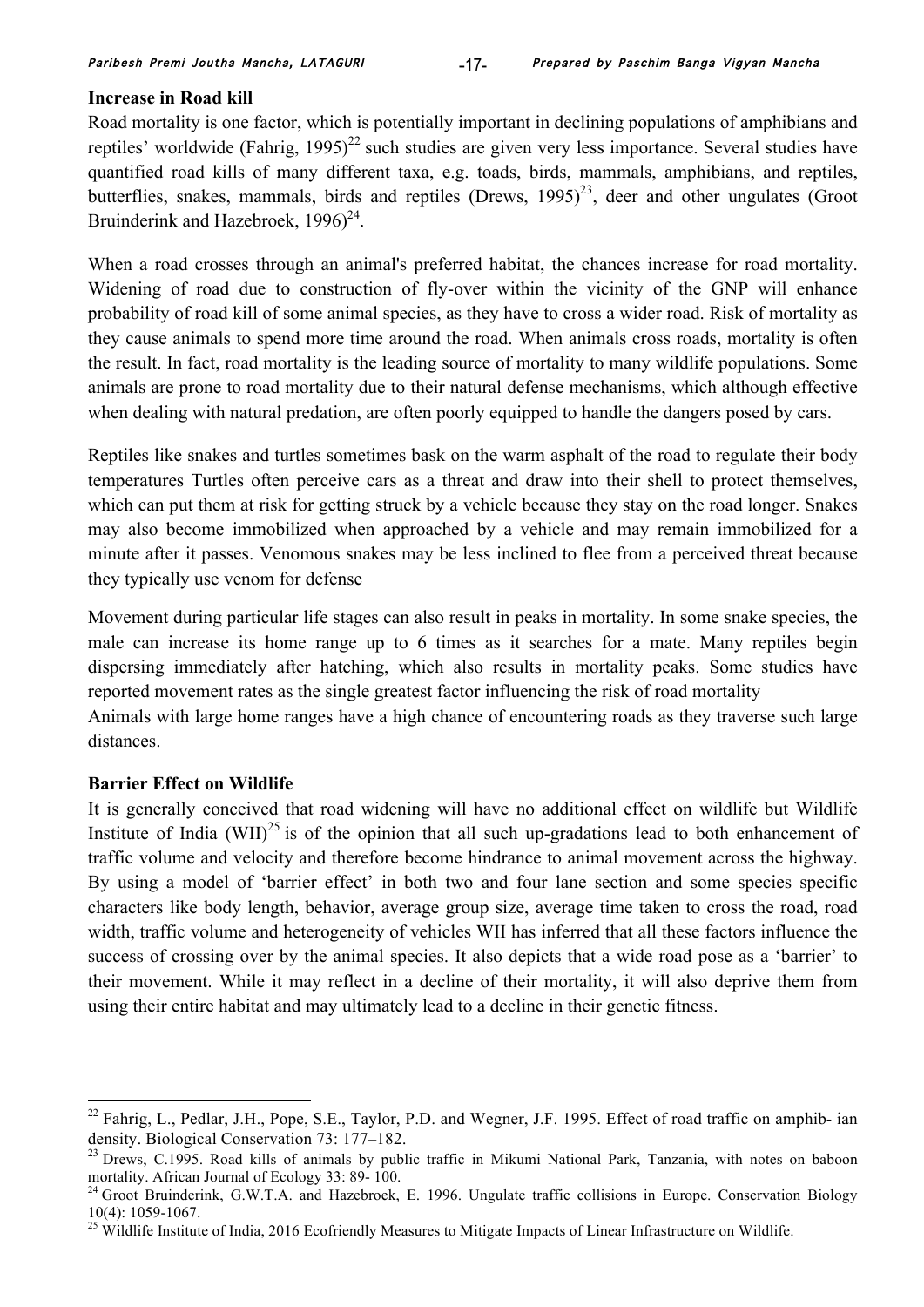The well-known direct effects of roads on birds include habitat loss and fragmentation, vehicle-caused mortality, pollution, and poisoning. Nevertheless, indirect effects may exert a greater influence on bird populations. These effects include noise, artificial light, barriers to movement, and edges associated with roads. Moreover, indirect and direct effects may act synergistically to cause decreases in population density and species richness. Of the many effects of roads, it appears that road mortality and traffic noise may have the most substantial effects on birds relative to other effects and taxonomic groups26. Increasing habitat loss and fragmentation and predicted species distribution shifts due to climate change are likely to compound the overall effects of roads on birds.

Lack of sufficient numbers of saltlicks is another reason of conflict that Gorumara faces. Natural licks provide minerals like sodium, calcium, iron, phosphorus and many trace elements are required for physical proper growth of wildlife. In the natural process harsh weather conditions expose these licks present in the subsoil and are used by animals. There are available techniques for making these saltlicks artificially available for wildlife that requires regular monitoring.

# **Increase in Human-Wildlife Conflict (HWH)**

The degree of HWH in GNP could be understood from the following data, which is available in the public domain<sup>27</sup>. Payment of Ex-gratia Relief for animal depredation in 2013 was Rs  $32,29,087$  by the Forest Department. 18 persons were killed and 123 were injured in the year in the vicinity of GNP during the said year. Other aspects include livestock killed, hut damage and crop damage. It is therefore, apprehended that tree felling, over bridge construction and consequent widening of roads will further aggravate this problem.

# **Other Impacts**

Increased traffic volume close to GNP will ensure more pollutants like Pb, Cd, Cu, and Zn concentrations to increase in the air. These are natural pollutants generated due to burning of fossil fuel. The toxic metals will have a negative impact on the biome as a whole and may surpass tolerable limit.

A study by Neher *et al.* 2013 shows that soil samples were more alkaline near the road and acidic in the adjacent native forest. In GNP earlier studies show that topsoil is always acidic (pH is close to 6) primarily due to litter decomposition, which produce organic acids. Soil suitability study of different tree species shows that the pH lower than 7 is always suitable for sal (*Shorea robusta*), a leading tree species of this forest area. The study by Neher *et al*. 2013 says that proximity to all road types made the soils more alkaline (pH 7.7) relative to the acidic soil of the adjacent native forest (pH 5.6). Therefore secondarily, road presence will affect soil chemistry. In the long run changed chemical nature of soil will becomes unsuitable for the native vegetation composition of a part of GNP.

This would certainly initiate concretization though construction of more tourist and real estate mushrooming across the length of this highway. A beautiful forest, which is already seeing ingress of lacs of visitors and affecting wild life, would be turning into a human habitat and endangering wild life badly in days to come.

<sup>&</sup>lt;sup>26</sup> Koklolek, A.V.A, P. Clevenger, C.C. St Clair and D.S. Proppe 2011. Effects of Road Networks on Bird Population. Conservation Biology **25**: 241-249.

<sup>&</sup>lt;sup>27</sup> Mukherjee, N. 2016. A Brief Appraisal of Human Wildlife Conflict in Jalpaiguri and Alipurduar Districts of West Bengal, International Journal of Scientific and Research Publications, **6 (8**): 131-136.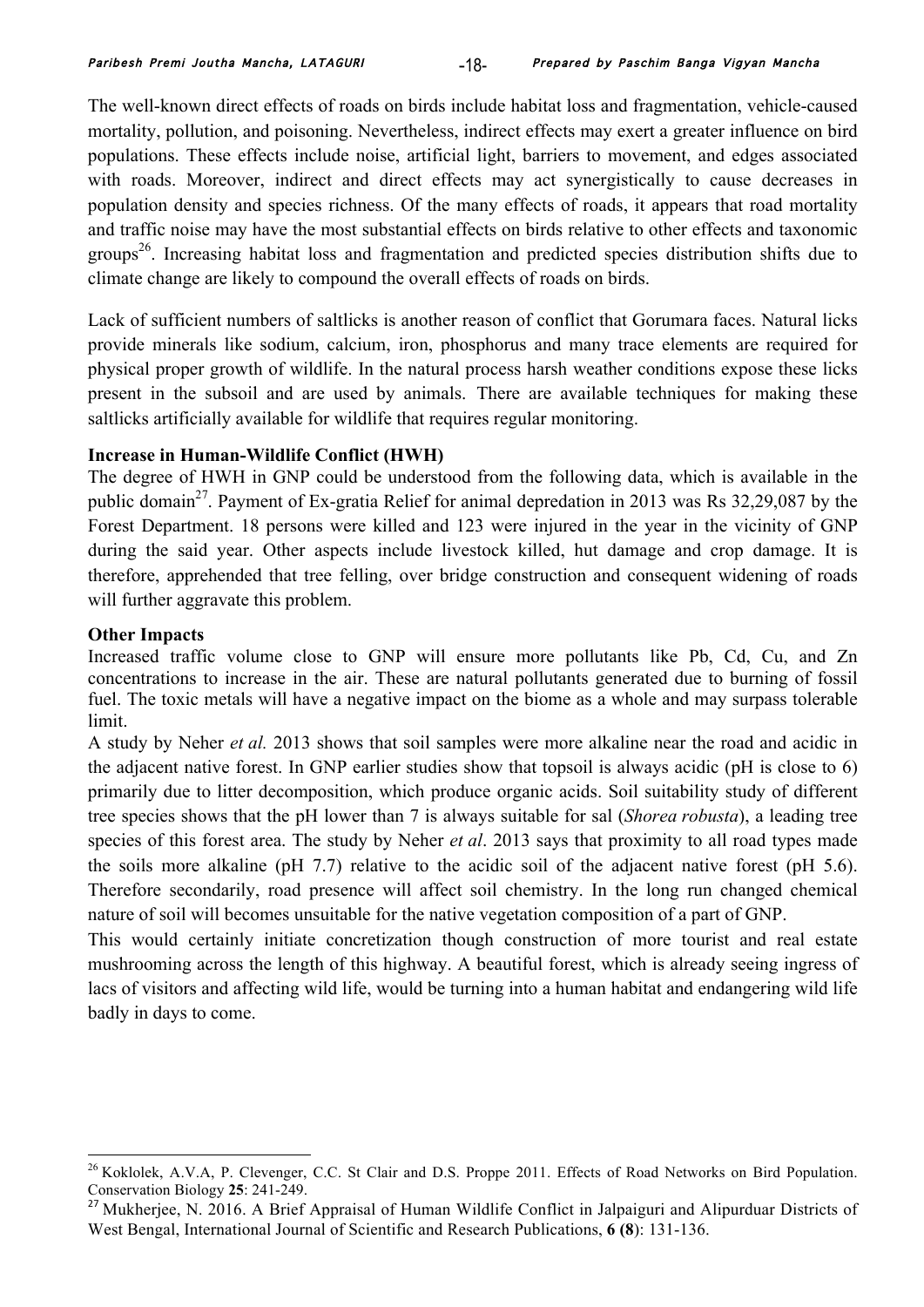#### CHAPTER - VIII

# **SUGGESTIVE MEASURES (Ecological Alternatives)**

Although important for economic development, excessive road expansion into wildlife habitats, and roads that are poorly planned and do not integrate wildlife safety into their planning, will cause irreparable harm to wildlife. Integrated conservation planning that provides long-term solutions for reducing the impacts of linear intrusions like roads on wildlife need to be urgently developed for the country.

Wildlife encompasses both wild animals and plants. Strategy for conservation of wildlife does not only mean protection of rare and endangered species rather taking up a holistic management plan of all the species in the habitat. Now a days landscape conservation is more relevant that conservation in the species level only. In a National Park linear development projects such as roads are invariably in conflict with the objectives of conservation.

A National Parks, in our country, are conservation areas of highest order because they have valuable wildlife habitats within it and corridors around it. These wildlife corridors are also being severely impacted due to developmental projects inside forestland. Manoj *et al.*  $(2013)^{28}$  while reviewing the forest wildlife scenario of northern West Bengal have suggested that for every project environmental impact assessment must be carried out by an external independent agency.

1. It is suggested that vehicles which use the aforesaid stretch of National Highway No. 717 can avail of an already existing alternate route passing through– Lataguri-Neora More-Baradighi-Caltex More-Malbazaar. This route can suitably bear heavy traffic movement between Malbazar and Chalsa. This road is under the Pradhan Mantri Gram Sadak Yojana (PMGSY) and has bitumen surface. This road will have least impact on wildlife in particular and biodiversity at large because it does not have good forest in either side of it. In this case the Flyover can be built at the Railway Crossing having GPS bearing (N)  $26^0 46'$  13.86" and (E) 88 0 44' 18.72" at an altitude of 102m. Two maps with the alternate route marked is annexed and marked as 'Annexure I' and Annexure II. Annexure I shows a graphical view of the alternate route where as Annexure II gives an idea about the vegetation cover of the alternate route. The proposed alternate route does not have a good vegetation cover on its either side for a considerable stretch and never touches GNP at any point. This route was used successfully on  $6<sup>th</sup>$  and  $7<sup>th</sup>$  April 2017, on the days while tree felling and protests were going on, on NH 717.

National Wildlife Action Plan - 2002-2016, states that the "Ministry of Surface Transport... to plan roads, highways, expressways in such a manner that all national parks and sanctuaries are bypassed and integrity of the PA is maintained. Wildlife corridors also need to be avoided, or mitigative measures (such as restricting night traffic) need to be employed." This principle must serve as the cornerstone of any road plan that is being conceived in the vicinity of any Wildlife Sanctuary or Protected Area.

There are some precedents to such situations too, e.g. the NH is diverted to other side (north) side of Brahmaputra to avoid road passing through the middle of Kaziranga National Park to avoid disturbance of wildlife. The NGT had earlier ordered a ban on roadside shops and eateries along the animal corridors near Kaziranga, among a slew of directions in the wake of increasing wildlife

<sup>&</sup>lt;sup>28</sup> Manoj K., Bhattacharyya R. and Padhy P .K. Forest and Wildlife Scenarios of Northern West Bengal, India: A Review. Int. Res. J. Biological Sci*.* **2(7)**, 70-79.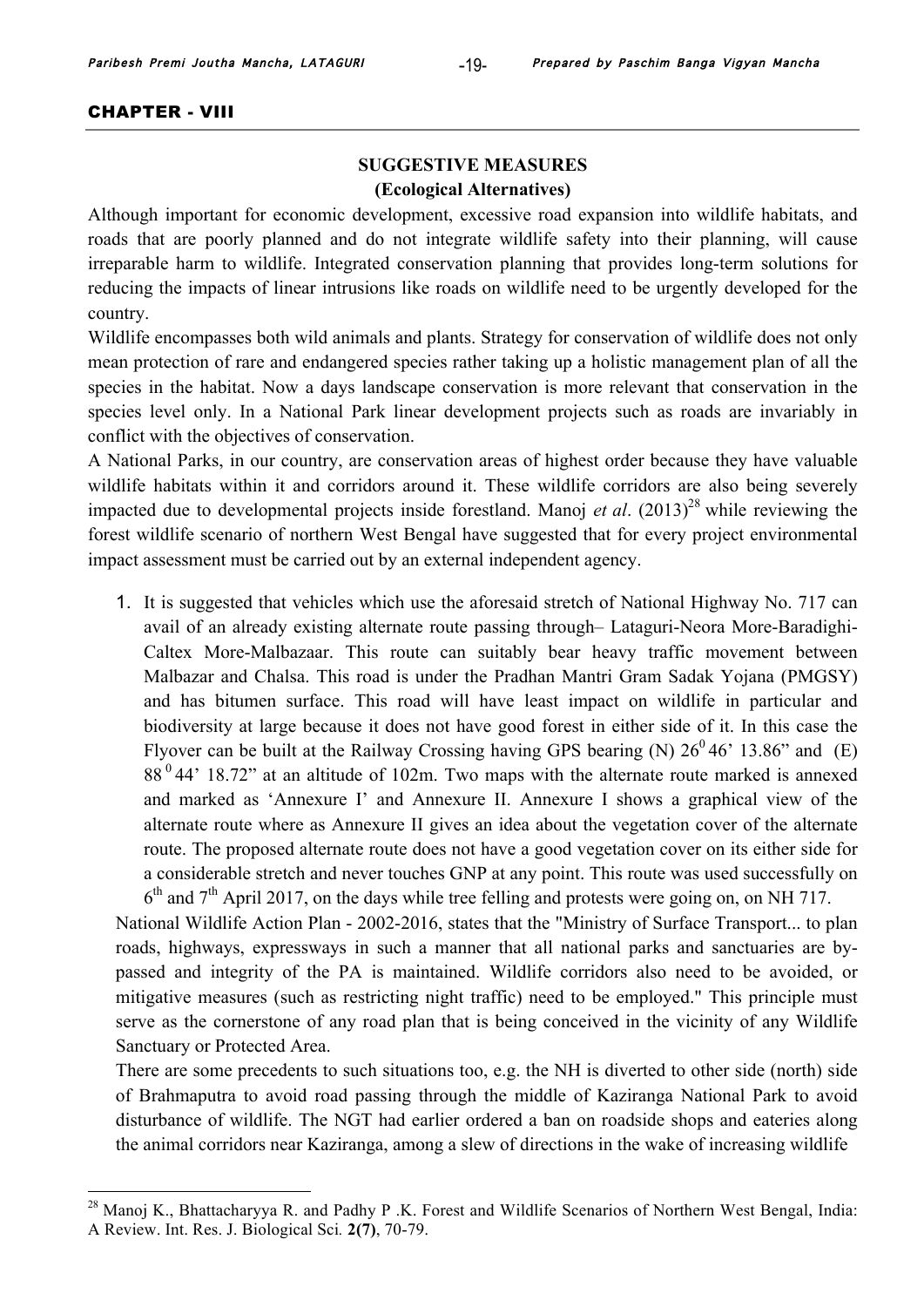casualties due to vehicular movement on the adjacent highway. In August 2015 National Green Tribunal (NGT) asked the Assam government to ensure that no construction whatsoever was permitted in and around the Kaziranga National Park, and directed it to submit a map of Kaziranga showing its boundaries and offending structures within five kilometers of the park boundaries.

2. It is also suggested that the present road (NH No 717) passing adjacent to the GNP be closed every night i.e. dusk to dawn to enable the wildlife to use their corridors freely across the road. During this period the alternate road stated above may be used causing very little damage to GNP.

Potential measures for mitigating the detrimental effects of roads on bird population include noise-reduction strategies and changes to roadway lighting and traffic flow.

- 3. To reduce impacts of roads, the width of cleared area should be reduced and traffic consolidated to fewer individual vehicles on the road. The forest edge should be cultivated to maximize the insulating effect and maintain low-resource-adapted native plant communities within the forest. By reducing the transportation system's physical footprint and cultivating native vegetation borders, it may be possible to maintain natural plant communities and stem the introduction of chemicals into the environment<sup>29</sup>.
- 4. Participatory *in situ* conservation strategies are to be properly implemented in order to save species of RET category as stated above as well as wildlife species of Schedule I and Schedule II. This needs knowing the places of availability of the species, their niche strategy and their reproduction/propagation behavior and makes people aware so that every stakeholder can take proper care.
- 5. Similarly conservation of medicinal plants available in the study area deserves proper attention of the conservators. Canopy exposer due to large scale felling of trees will harm the ground vegetation to a large extent. Most of the medicinal plant species belong to the category of herbs and shrubs. Therefore, these species needs rehabilitation and participatory conservation in a new area.
- 6. A wildlife conservation and management plan (WCMP) has to be prepared with experts in the field. This may include structural options and non-structural options like suitably made canopy bridges for Rhesus monkey population and other arboreal animals, holistic habitat management plan, corridor plantings, local traffic management etc. It is evident that movement of wildlife does not confine to the boundaries of a national park. Whether a long ranging or short ranging animal, they can roam within the park and always use its periphery, also known as its buffer zone as their niche. This proposed wildlife conservation and management plan should address all these issues.
- 7. Ample arrangement of water sources by making new water holes and management of existing water holes like that of the existing one at GARAPI has to be done. There is also lack of sufficient saltlicks for wildlife within the Park. Artificial saltlicks are to be suitably placed as per suggestions of WCMP to provide required nutrients supplementing their diet.
- 8. No measures were taken for plantation to compensate the loss even India is a signatory of CoP-13 (Bali 2013) agreement on 'Compensated Conservation' intended to compensate the countries for maintaining and increasing carbon pools of their forests<sup>30</sup>. Immediate measures

 <sup>29</sup> Deborah A. Neher, D. Asmussen, S Taylor Lovell. Roads in northern hardwood forests affect adjacent plant communities and soil chemistry in proportion to the maintained roadside area. Science of the Total Environment 449 (2013) 320–327

<sup>&</sup>lt;sup>30</sup> MOEFCC, National Policy On REDD+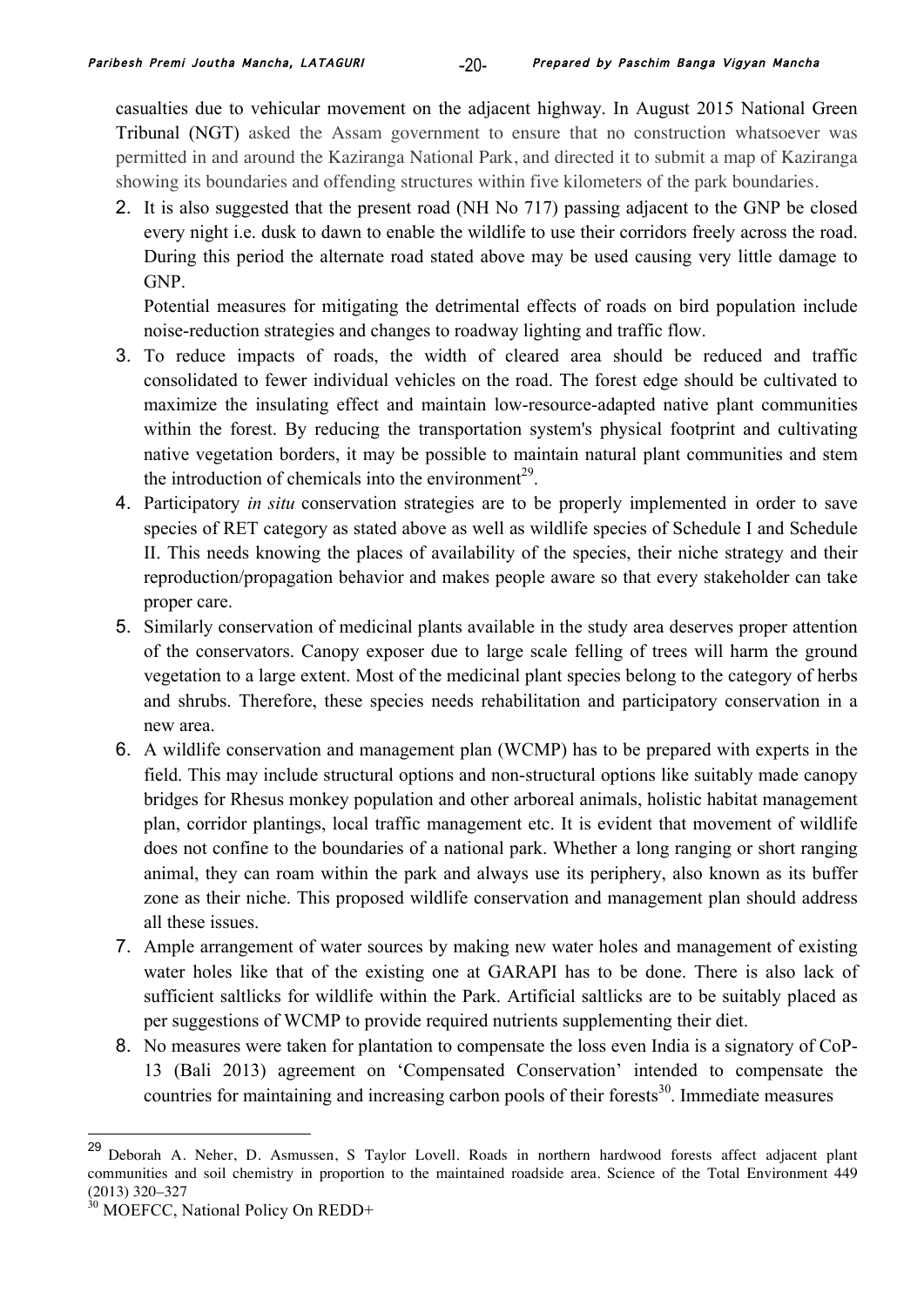1

have to be taken to compensate the loss by planting tree species indigenous to the region. Identification of land outside forest area has to be done to compensate this loss according to the laws of the land.

To **conclude** it can be emphatically said that there is enough space available in making alternate conservation strategies to protect the National Park. Neither the Forest Administration nor the Project Proponent has opted to go by the rules of this country. The wildlife habitat of Garumara National Park has not been treated in the manner that a Protected Area of the present world should get. There is no doubt of the fact that a blunder has been committed to the GNP by felling such a large number of trees which can hardly be undone. Making an over bridge or widening of a road within a wildlife habitat can not be called as a 'development project' unless it addresses the issues concerned with not only wildlife management but also with the whole LANDSCAPE MANAGEMENT in and around Lataguri.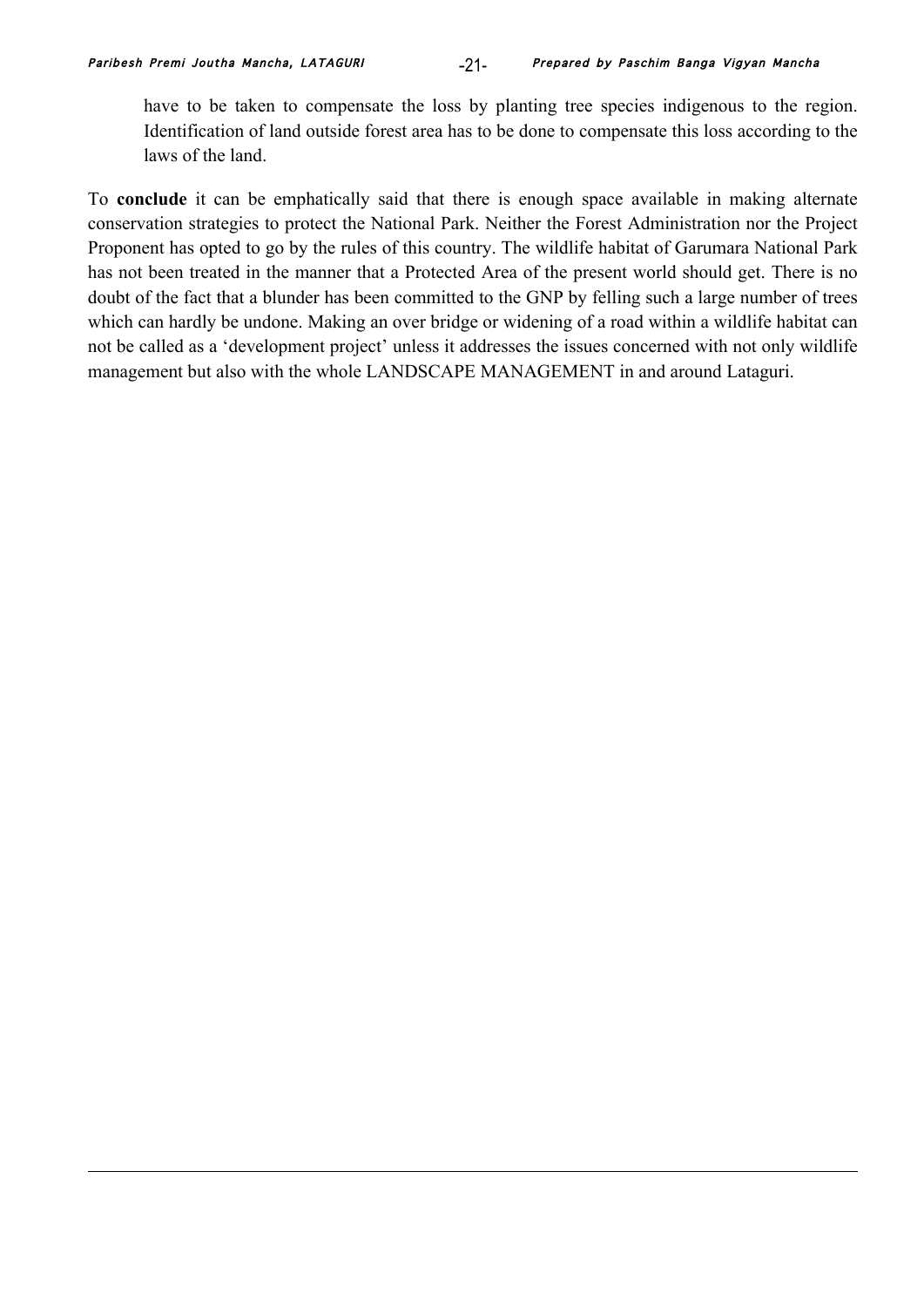|                  | <b>Scientific Name</b>     | Family                            | Conservation   |
|------------------|----------------------------|-----------------------------------|----------------|
|                  |                            |                                   | status         |
| 1.               | Achyrospermum wallichianum | Lamiaceae                         | Rare           |
| 2.               | Ageratum conyzoides        | Asteraceae                        | Common         |
| 3.               | Amaranthus sp.             | Amaranthaceae                     | Frequent       |
| 4.               | Amaranthus viridis         | Amaranthaceae                     | Rare           |
| $\overline{5}$ . | Andrographis paniculata    | Acanthaceae                       | Common         |
| 6.               | Asparagus recemosus        | Liliaceae                         | Frequent       |
| 7.               | Axonopus compressus        | Poaceae                           | Common         |
| 8.               | Bauhinia purpurea          | Fabaceae                          | Least abundant |
| 9.               | Bombax ceiba               | Bombacaceae                       | Frequent       |
| 10.              | Cardiospermum helicacabum  | Sapindaceae                       | Common         |
| 11.              | Cassia tora                | Fabaceae                          | Common         |
| 12.              | Centella asiatica          | Apiaceae                          | Frequent       |
| 13.              | Cheilocostus speciosus     | Zingiberaceae                     | Frequent       |
| 14.              | Clerodendrum indicum       | Verbenaceae                       | Frequent       |
| 15.              | Crinum sp.                 | Liliaceae                         | Less abundant  |
| 16.              | Crotalaria palida          | Fabaceae                          | Frequent       |
| 17.              | Croton oblongifolius       | Euphorbiaceae                     | Rare           |
| 18.              | Cynodon dactylon           | Poaceae                           | Common         |
| 19.              | Cynoglosum amabile         | Boraginaceae                      | Common         |
| 20.              | Cyperus sp.                | Cyperaceae                        | Frequent       |
| 21.              | Dactyloctenium indicum     | Poaceae                           | Least abundant |
| 22.              | Digitaria sanguinalis      | Poaceae                           | Less abundant  |
| 23.              | Dioscorea alata            | Dioscoreaceae                     | Common         |
| 24.              | Dioscorea bulbufera        | Dioscoreaceae                     | Common         |
| 25.              | Dioscorea pentaphylla      | Dioscoreaceae                     | Common         |
| 26.              | Eclipta prostrate          | Asteraceae                        | Less abundant  |
| 27.              | Glycosmis arborea          | Rutaceae                          | Frequent       |
| 28.              | Grewia asiatica            | Euphorbiaceae                     | Less abundant  |
| 29.              | Heliotropium indicum       | Boraginaceae                      | Common         |
| 30.              | Helminthostachys zeylanica | Helminthostachyaceae   Endangered |                |
| 31.              | Holarrhena pubescens       | Apocynaceae                       | Common         |
| 32.              | Holmskioidea sanguine      | Lamiaceae                         | Rare           |
| 33.              | Lassia spinosa             | Araceae                           | Less abundant  |
| 34.              | Leucas indica              | Lamiaceae                         | Common         |
| 35.              | Luffa aegyptiaca           | Cucurbitaceae                     | Rare           |
| 36.              | Macardonia procumbens      | Scrophulariaceae                  | Frequent       |
| 37.              | Melastoma malabathicum     | Melastomataceae                   | Frequent       |
| 38.              | Mucuna prurita             | Fabaceae                          | Frequent       |
| 39.              | Oplismenus burmanii        | Poaceae                           | Common         |
| 40.              | Osbekia chinensis          | Melastomataceae                   | Less abundant  |
| 41.              | Oxalis corniculata         | Oxalidaceae                       | Less abundant  |
| 42.              | Paspalidum flavidum        | Poaceae                           | Rare           |
| 43.              | Phyllanthus simplex        | Euphorbiaceae                     | Frequent       |
| 44.              | Phyllanthus virgatus       | Euphorbiaceae                     | Frequent       |
| 45.              | Physalis minima            | Solanaceae                        | Common         |

# **Table 1A**: List of Shrub and Herb Species Found Within Study Area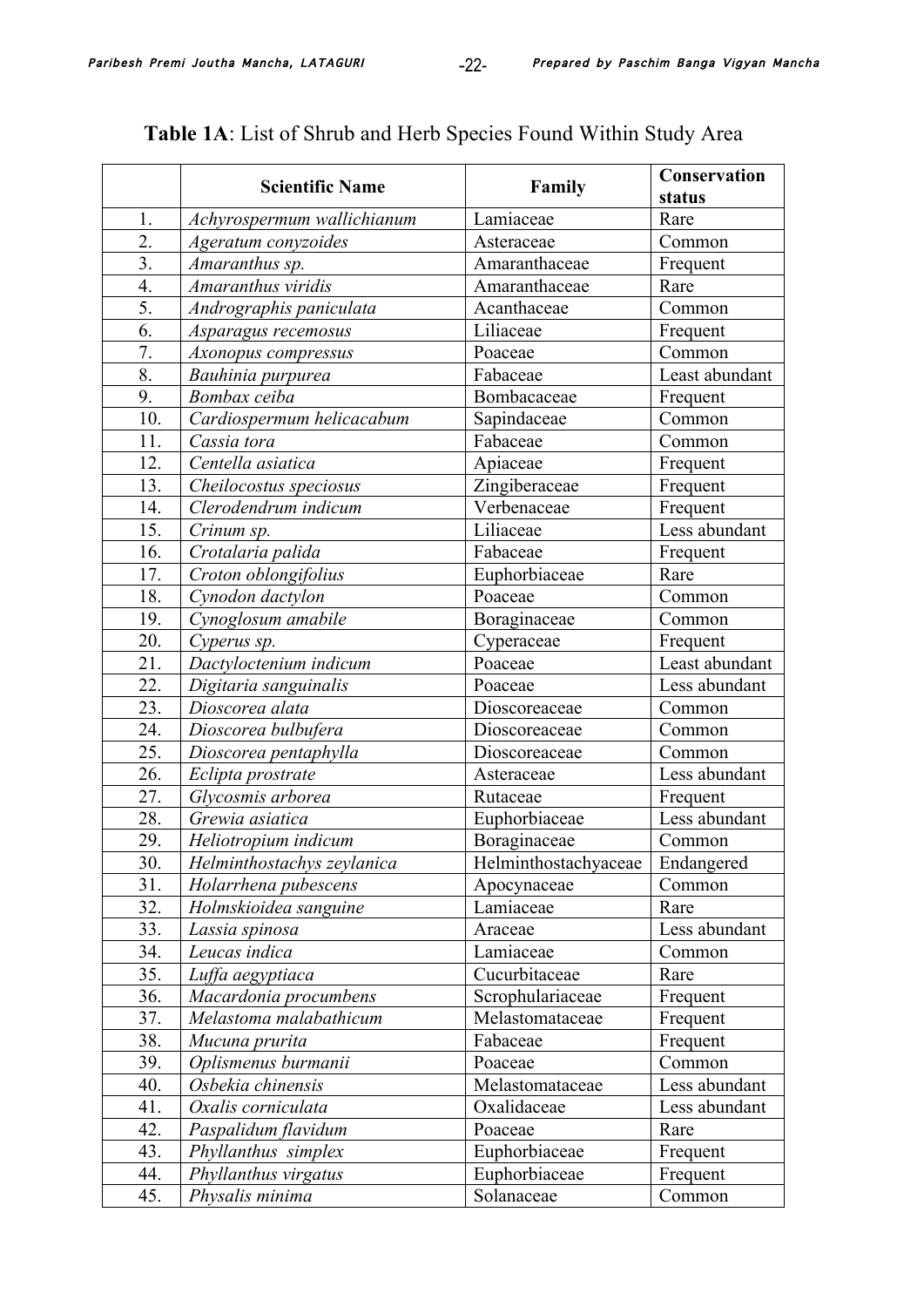|     | Paribesh Premi Joutha Mancha, LATAGURI | $-23-$           | Prepared by Paschim Banga Vigyan Mancha |  |  |
|-----|----------------------------------------|------------------|-----------------------------------------|--|--|
| 46. | Plumbago zeylanica                     | Plumbaginaceae   | Less abundant                           |  |  |
| 47. | Polygonum sp.                          | Polygonaceae     | Less abundant                           |  |  |
| 48. | Rauvolfia serpentine                   | Apocynaceae      | Frequent                                |  |  |
| 49. | Ruellia prostrate                      | Acanthaceae      | Less abundant                           |  |  |
| 50. | Scoparia dulcis                        | Scrophulariaceae | Frequent                                |  |  |
| 51. | Sida acuta                             | Malvaceae        | More common                             |  |  |
| 52. | Smilax prolifera                       | Smilacaceae      | Rare                                    |  |  |
| 53. | Solanum nigrum                         | Solanaceae       | Rare                                    |  |  |
| 54. | Solanum Americana                      | Solanaceae       | Frequent                                |  |  |
| 55. | Tabernemontana divericata              | Apocynaceae      | Common                                  |  |  |
| 56. | Wrightia tinctoria                     | Apocynaceae      | Common                                  |  |  |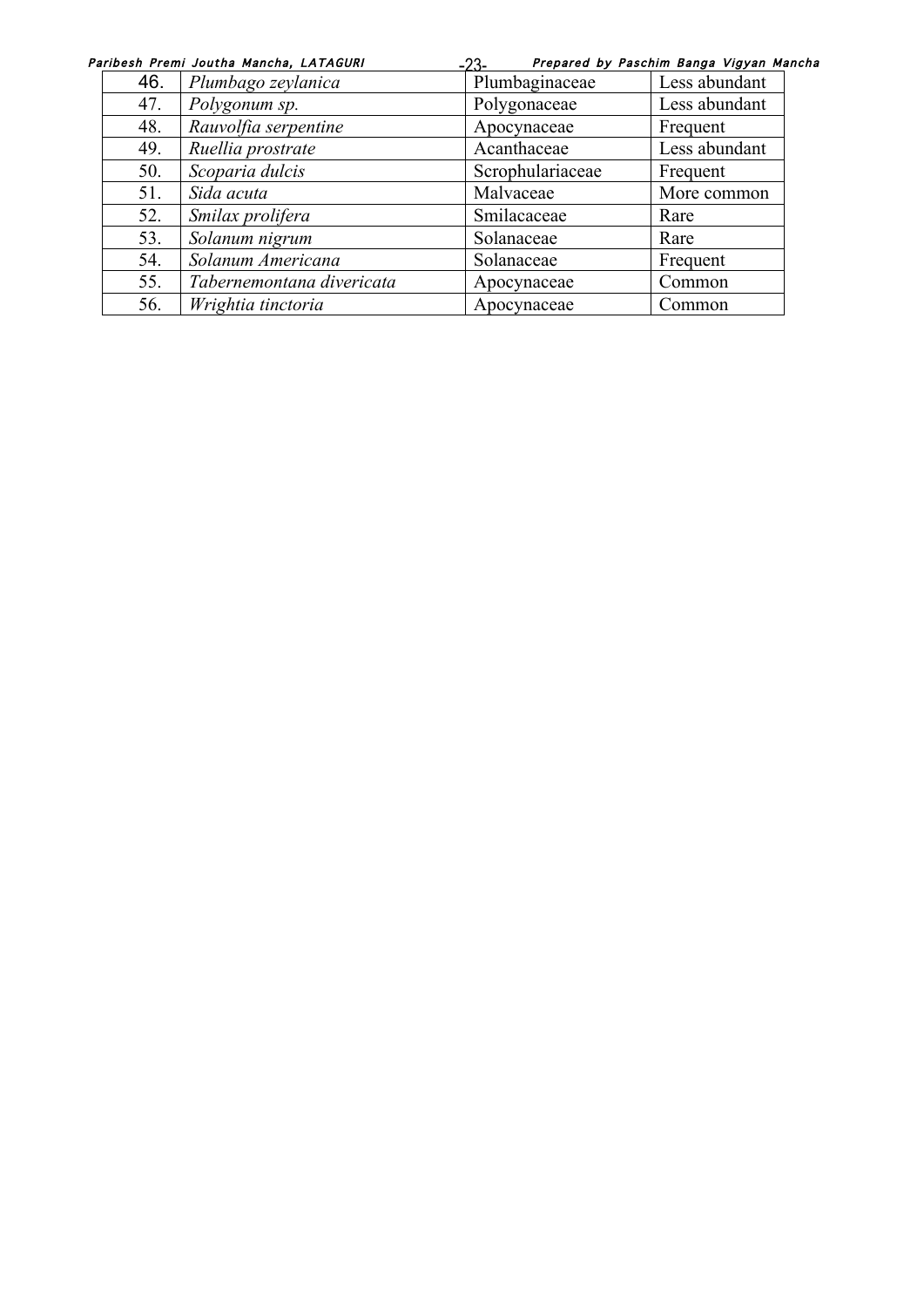| Sl No.            | <b>Scientific Name</b>     | Family           |
|-------------------|----------------------------|------------------|
| 1.                | Aesculus indica            | Sapindaceae      |
| 2.                | Amoora spectabilis         | Meliaceae        |
| $\overline{3}$ .  | Baccaurea sapida           | Phyllanthaceae   |
| 4.                | Casearia graveolens        | Salicaceae       |
| 5.                | Cassia fistula             | Fabaceae         |
| $\overline{6}$ .  | Dillenia indica            | Dilleniaceae     |
| 7.                | Duabanga sonneratioides    | Lythraceae       |
| 8.                | Garcinia elliptica         | Clusiaceae       |
| 9.                | Gynocardia odorata         | Achriacece       |
| 10.               | Ilex godajam               | Aquifoliaceae    |
| 11.               | Lagerstroemia flos-reginae | Lythraceae       |
| 12.               | Lannea coromandelica       | Anacardiaceae    |
| 13.               | Litsea chinensis           | Lauraceae        |
| $\overline{14}$ . | Litsea hookerii            | Lauraceae        |
| 15.               | Magnolia pterocarpa        | Magnoliaceae     |
| $\overline{16}$ . | Mallotus philippensis      | Euphorbiaceae    |
| 17.               | Michelia champaca          | Magnoliaceae     |
| 18.               | Phyllanthus emblica        | Euphorbiaceae    |
| 19.               | Premna bengalensis         | Lamiaceae        |
| 20.               | Saurauia roxburghii        | Ericales         |
| 21.               | Schima wallichii           | Theaceae         |
| 22.               | Shorea robusta             | Dipterocarpaceae |
| $\overline{23}$ . | Sizygium formosum          | Myrtaceae        |
| $\overline{24}$ . | Sloanea sterculacea        | Elaeaocarpaceae  |
| 25.               | Sterculia villosa          | Sterculiacea     |
| $\overline{26}$ . | Syzygium jambolanum        | Myrtaceae        |
| 26                | Terminalia belirica        | Terminaliaceae   |
| 27                | Terminalia chebula         | Terminaliaceae   |
| 28                | Tetrameles nudiflora       | Tetramilaceae    |
| 29                | Wrightia arborea           | Apocynaceae      |

**Table 1B**: List of Tree Species Found Within Study Area

**Table 1C:** List of Fern Species Found Within Study Area

| No | Scientific Name            | Familty                     |
|----|----------------------------|-----------------------------|
|    | Helminthostachys zeylanica | <b>Helminthostachyaceae</b> |
|    | Diplazium esculantum       | Athyriaceae                 |
|    | Ophioglossum reticulatum   | Ophioglossaceae             |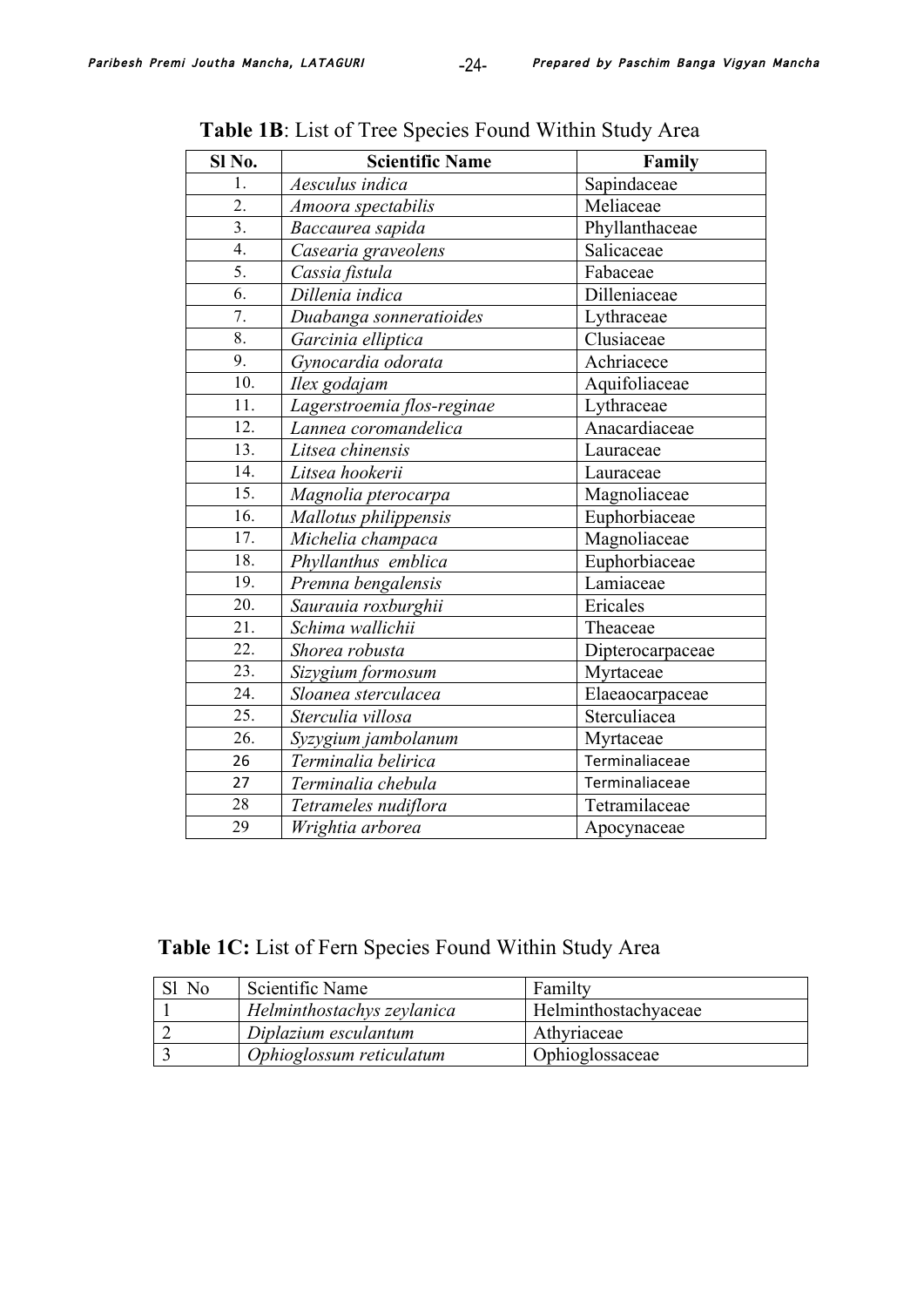| <b>Scientific name</b>        | Local name       | Parts used                                | <b>Uses</b>                                                                                                                                                                                                                             |  |
|-------------------------------|------------------|-------------------------------------------|-----------------------------------------------------------------------------------------------------------------------------------------------------------------------------------------------------------------------------------------|--|
| <b>TREE SPECIES</b>           |                  |                                           |                                                                                                                                                                                                                                         |  |
| 1. Cassia fistula             | Bandarlathi      | Leaves, bark,<br>root, seeds.             | Purgative, laxative, astringent, antipyretic,<br>demulcent, tonic; ringworm, syphilis, skin<br>disease, leprosy, ulcers, ophthalmic<br>diseases, dyspepsia, constipation, fever,<br>diabetes.                                           |  |
| 2. Dillenia indica            | Chalta           | Barks, leaves,<br>fruits                  | Stomachache, fever, cough, astringent,<br>laxative.                                                                                                                                                                                     |  |
| 3. Phyllanthus emblica        | Amlaki           |                                           |                                                                                                                                                                                                                                         |  |
| 4. Shorea robusta             | Sal              | Resin and<br>leaves                       | Diarrhoea, astringent, dysentery,<br>fumigating, incense.                                                                                                                                                                               |  |
| 5. Syzygium<br>jambolanum     | Jam              | Bark, leaves<br>and fruits                | Bark is carminative, diuretic, digestive. The<br>tender leaves are used for vomiting. The<br>fruits and seeds are used in diabetes.                                                                                                     |  |
| 6. Terminalia belirica        | Kathbadam        | Fruits and bark                           | One of the ingredients of the triphala of<br>ayurvedic medicine, anaemia, leuco-derma,<br>astringent, pungent, laxative, bronchitis,<br>acrid, anthelmintic, inflamation, disease of<br>eye and nose, problems of bladder and<br>piles. |  |
| 7. Terminalia chebula         | Haritaki         | Fruits                                    | Used in stomachic, expectorant,<br>carminative, anthelmintic, tonic, alterative,<br>astringent, dysentery, vomitting, anaemia,<br>elephantiasis, disease of eye, hiccups, tonic.                                                        |  |
|                               |                  | <b>HERB AND SHRUB SPECIES</b>             |                                                                                                                                                                                                                                         |  |
| 8. Ageratum conyzoides        | <b>Bhusbhuse</b> | Leaves,<br>flowers, roots,<br>whole plant | Leaves used in wounds, cuts and burns; root<br>juice antibiotic, plants used febrifuge.                                                                                                                                                 |  |
| 9. Andrographis<br>paniculata | Kalmegh          | Whole plant                               | Dental disease, antibacterial, anti-<br>inflammatory, fever, dysentery, diarrhea,<br>cough, sore throat, tonsillitis, bronchitis,<br>hypertension, snake bite                                                                           |  |
| 10. Asparagus<br>recemosus    | Satamuli         | Roots                                     | Used in dysentery, diarrhea, leprosy,<br>diabetes, jaundice, urinary disorders; anti-<br>fungal and anti bacterial                                                                                                                      |  |
| 11. Dioscorea alata           | Chuprialu        | Tubers                                    | Diuretic, anthelmintic, diabetes, leprosy,<br>gonorrhea, strangury, contraceptive                                                                                                                                                       |  |
| 12. Dioscorea bulbufera       | Chuprialu        | Tubers                                    | Tonic, aphrodisiac, stomachic, expectorant,<br>anthelmintic; dyspepsia, urinary discharge,                                                                                                                                              |  |

**Table 2**: List of Medicinal plants avilable in the study site (Ref: Saha *et al.* 2013)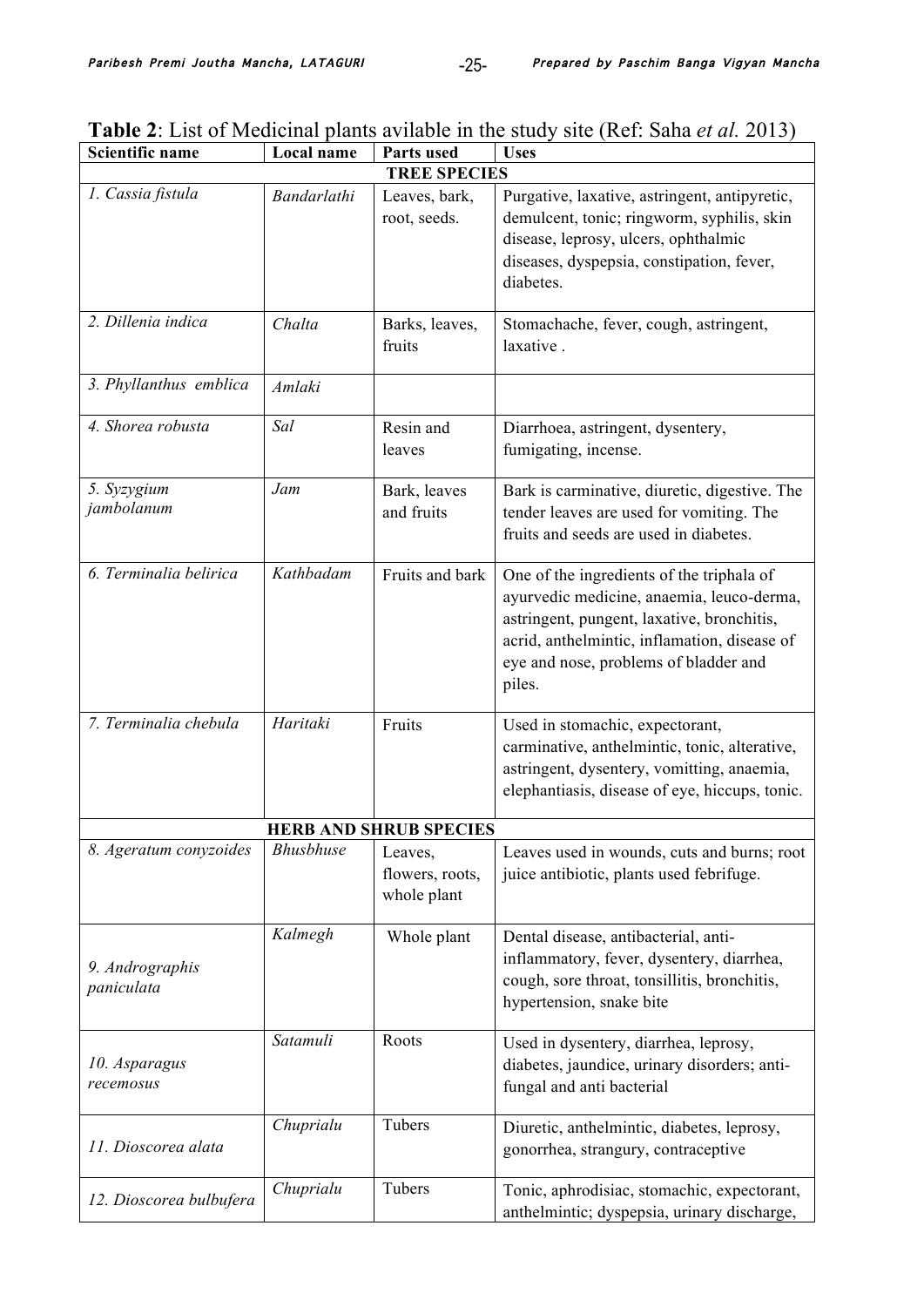Paribesh Premi Joutha Mancha, LATAGURI Panga Prepared by Paschim Banga Vigyan Mancha

|                              |                |                          | bronchitis, leucoderma, piles, tumours,<br>strangury, asthma, ulcers.                                                                           |
|------------------------------|----------------|--------------------------|-------------------------------------------------------------------------------------------------------------------------------------------------|
| 13. Dioscorea<br>pentaphylla | Pachpata alu   | Tubers, shoot            | Used in dropsy, rheumatism, anti-<br>inflammable                                                                                                |
| 14. Holarrhena<br>pubescens  | Kurchi         | Bark, stem<br>latex      | Dysentery, lung diseases, tumour, skin<br>eruption, irritation.                                                                                 |
| 15. Lassia spinosa           | Kantakacu      | Leaves,<br>inflorescence | Plant recommended for colic, rheumatism,<br>and intestinal diseases                                                                             |
| 16. Leucas indica            | Murti          | Leaves, young<br>twig    | Leaf juice highly recommended in diabetes,<br>useful as nasal drop                                                                              |
| 17. Oxalis corniculata       | Ambalisak      | Whole plant              | Dysentery, diarrhea, piles, asthma, skin<br>disease; refrigerant, appetizer                                                                     |
| 18. Plumbago zeylanica       | Chita          | Roots                    | Ulcers, rheumatism, paralysis, syphilis,<br>leprosy, various skin problems; stimulants.                                                         |
| 19. Phyllanthus virgatus     | <b>Bidhira</b> | Roots                    | Fresh roots used to treat viral hepatitis                                                                                                       |
| 20. Physalis minima          | Bantepari      | Whole plant              | Colic, ulcers, cough, bronchitis                                                                                                                |
| 21. Rauvolfia<br>serpentina  | Sarpagandha    | Roots                    | Hypnotic, sedative, snake bite, blood<br>pressure, insomnia, scorpion sting.                                                                    |
| 22. Scoparia dulcis          | Misti pata     | Whole plant              | Piles, diuretic, hyperthermia, cough, sore<br>throat, boils, menorrhigia.                                                                       |
| 23. Sida acuta               | Jharugachh     | Leaves and<br>Roots      | Leaves and roots used in stomachic and<br>antipyretic, used in nervous and urinary<br>disorders.                                                |
| 24. Solanum americana        | Kalebegun      | Tender<br>shoots         | The plant is useful in rheumatalgia,<br>swellings, cough, asthma, bronchitis,<br>wounds, ulcers, vomiting, leprosy, skin<br>diseases and fever. |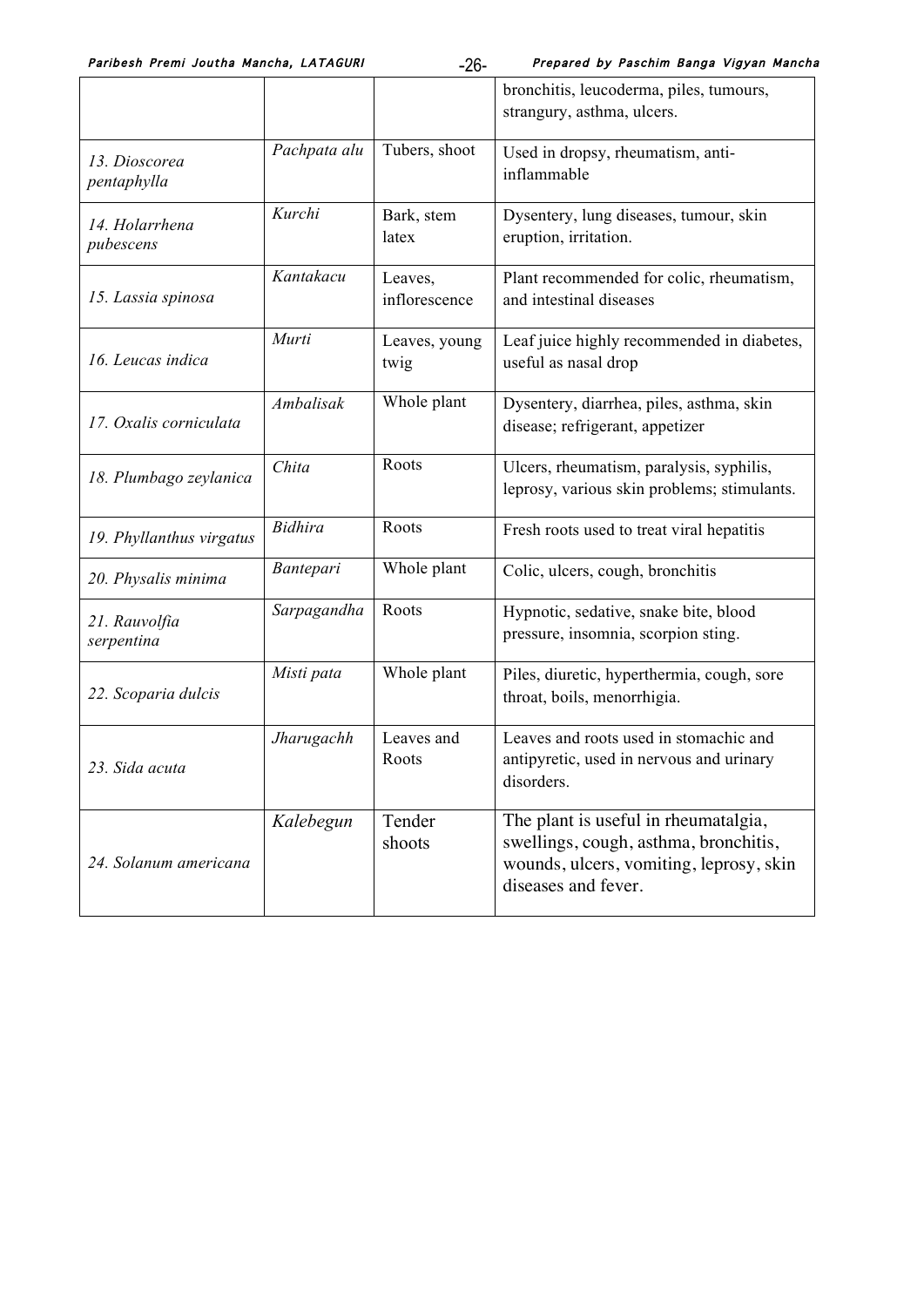